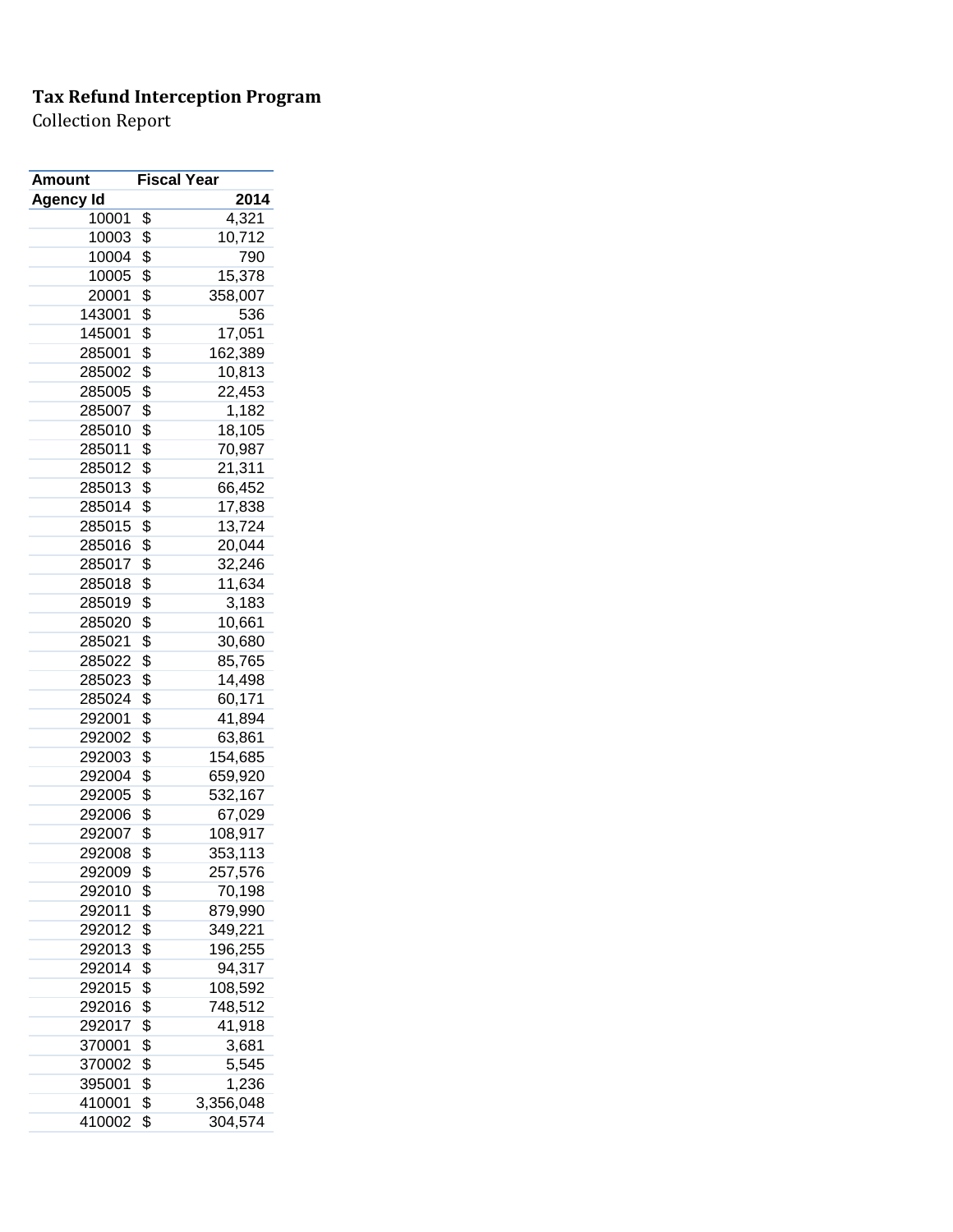| Amount           | <b>Fiscal Year</b> |            |
|------------------|--------------------|------------|
| <b>Agency Id</b> |                    | 2014       |
| 410003           | \$                 | 116,523    |
| 410004           | \$                 | 17,886     |
| 410006           | \$                 | 277        |
| 410007           | \$                 | 426        |
| 410009           | \$                 | 418        |
| 410010           | \$                 | 1,612      |
| 410011           | \$                 | 811        |
| 410012           | \$                 | 370        |
| 410014           | \$                 | 186        |
| 410015           | \$                 | 589        |
| 410016           | \$                 | 627        |
| 410017           | \$                 | 2,082      |
| 410019           | \$                 | 349        |
| 410021           | \$                 | 55         |
| 410022           | \$                 | 158        |
| 410023           | \$                 | 1,002      |
| 410024           | \$                 | 125        |
| 410025           | \$                 | 92         |
| 410026           | \$                 | 31         |
| 435199           | \$                 | 17,337,579 |
| 445001           | \$                 | 5,331,438  |
| 448001           | \$                 | 243,291    |
| 455001           | \$                 | 6,494      |
| 465001           | \$                 | 1,086      |
| 465002           | \$                 | 1,259      |
| 485001           | \$                 | 28,413     |
| 498001           | \$                 | 2,581,219  |
| 499001           | \$                 | 33,954     |
| 499002           | \$                 | 898        |
| 499003           | \$                 | 595        |
| 680001           | \$                 | 12,579     |
| 680002           | \$                 | 3,268      |
| 901001           | \$                 | 1,522      |
| 901996           | \$                 | 7,673      |
| 901997           | \$                 | 2,442      |
| 901998           | \$                 | 23,129     |
| 901999           | \$                 | 77,101     |
| 902002           | \$                 | 1,413      |
| 902003           | \$                 | 12,199     |
| 902004           | \$                 | 3,103      |
| 902996           | \$                 | 2,835      |
| 902999           | \$                 | 40,005     |
| 903001           | \$                 | 22,712     |
| 903002           | \$                 | 3,468      |
| 903003           | \$                 | 4,839      |
| 903004           | \$                 | 453        |
| 903006           | \$                 | 371        |
| 903008           | \$                 | 843        |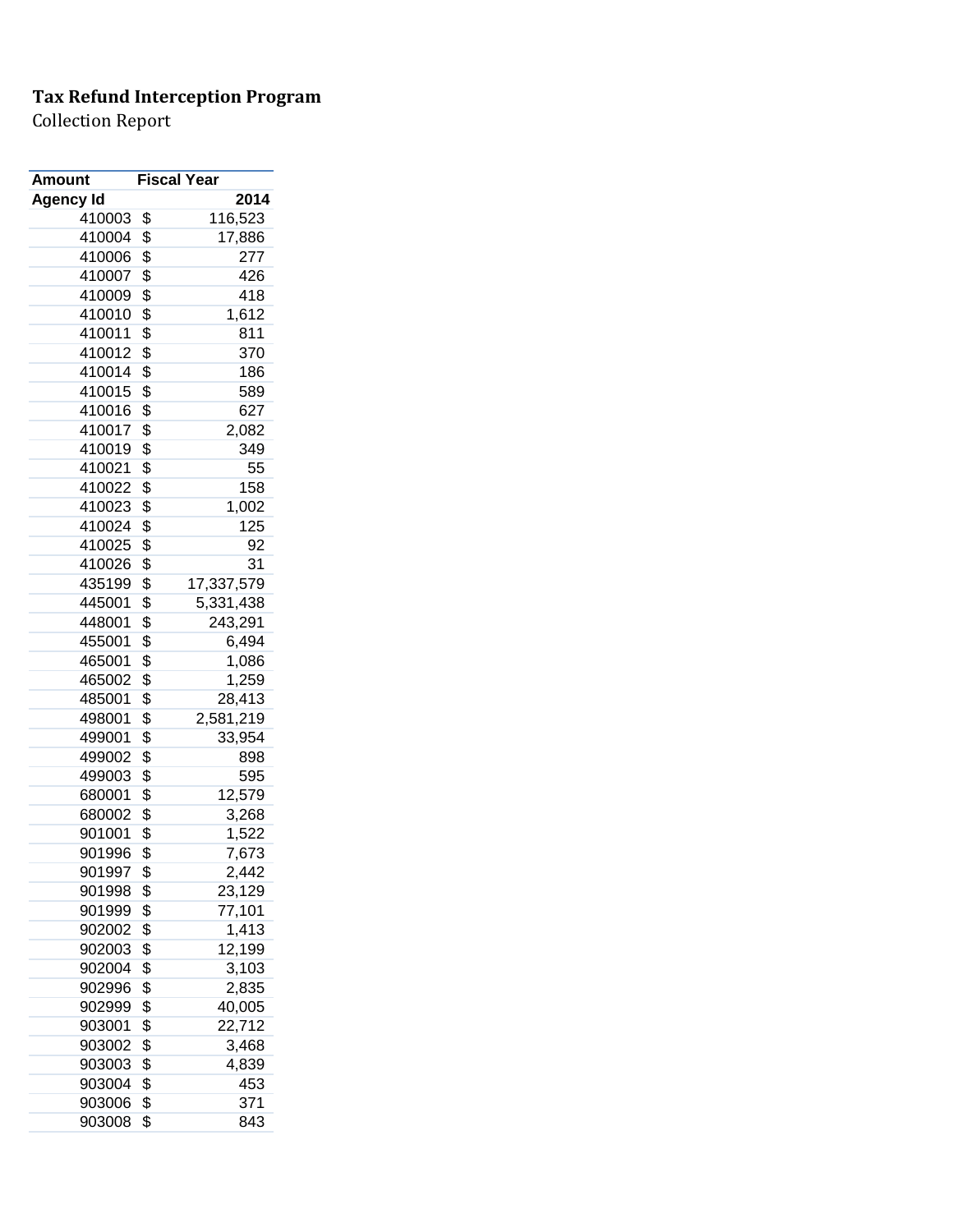| Amount           | <b>Fiscal Year</b> |         |
|------------------|--------------------|---------|
| <b>Agency Id</b> |                    | 2014    |
| 903009           | \$                 | 1,962   |
| 903994           | \$                 | 1,639   |
| 903996           | \$                 | 9,789   |
| 903997           | \$                 | 24,641  |
| 903998           | \$                 | 119     |
| 903999           | \$                 | 112,584 |
| 904001           | \$                 | 1,423   |
| 904002           | \$                 | 2,163   |
| 904997           | \$                 | 5,864   |
| 904998           | \$                 | 7,778   |
| 904999           | \$                 | 35,622  |
| 905001           | \$                 | 27,470  |
| 905002           | \$                 | 7,164   |
| 905004           | \$                 | 6,851   |
| 905005           | \$                 | 125,218 |
| 905006           | \$                 | 1,225   |
| 905008           | \$                 | 20,484  |
| 905010           | \$                 | 3,141   |
| 905012           | \$                 | 31,068  |
| 905014           | \$                 | 3,850   |
| 905015           | \$                 | 8,109   |
| 905017           | \$                 | 217,863 |
| 905018           | \$                 | 7,809   |
| 905019           | \$                 | 66,335  |
| 905020           | \$                 | 6,197   |
| 905021           | \$                 | 3,441   |
| 905022           | \$                 | 1,542   |
| 905024           | \$                 | 3,744   |
| 905025           | \$                 | 2,660   |
| 905026           | \$                 | 14,851  |
| 905027           | \$                 | 3,463   |
| 905028           | \$                 | 172     |
| 905030           | \$                 | 20,873  |
| 905991           | \$                 | 13,942  |
| 905992           | \$                 | 91      |
| 905995           | \$                 | 8,137   |
| 905996           | \$                 | 166     |
| 905997           | \$                 | 146,281 |
| 905998           | \$                 | 10,237  |
| 905999           | \$                 | 532,277 |
| 906001           | \$                 | 674     |
| 906003           | \$                 | 433     |
| 906998           | \$                 | 9,611   |
| 906999           | \$                 | 4,765   |
| 907001           | \$                 | 58      |
| 907002           | \$                 | 497     |
| 907996           | \$                 | 21      |
| 907997           | \$                 | 1,652   |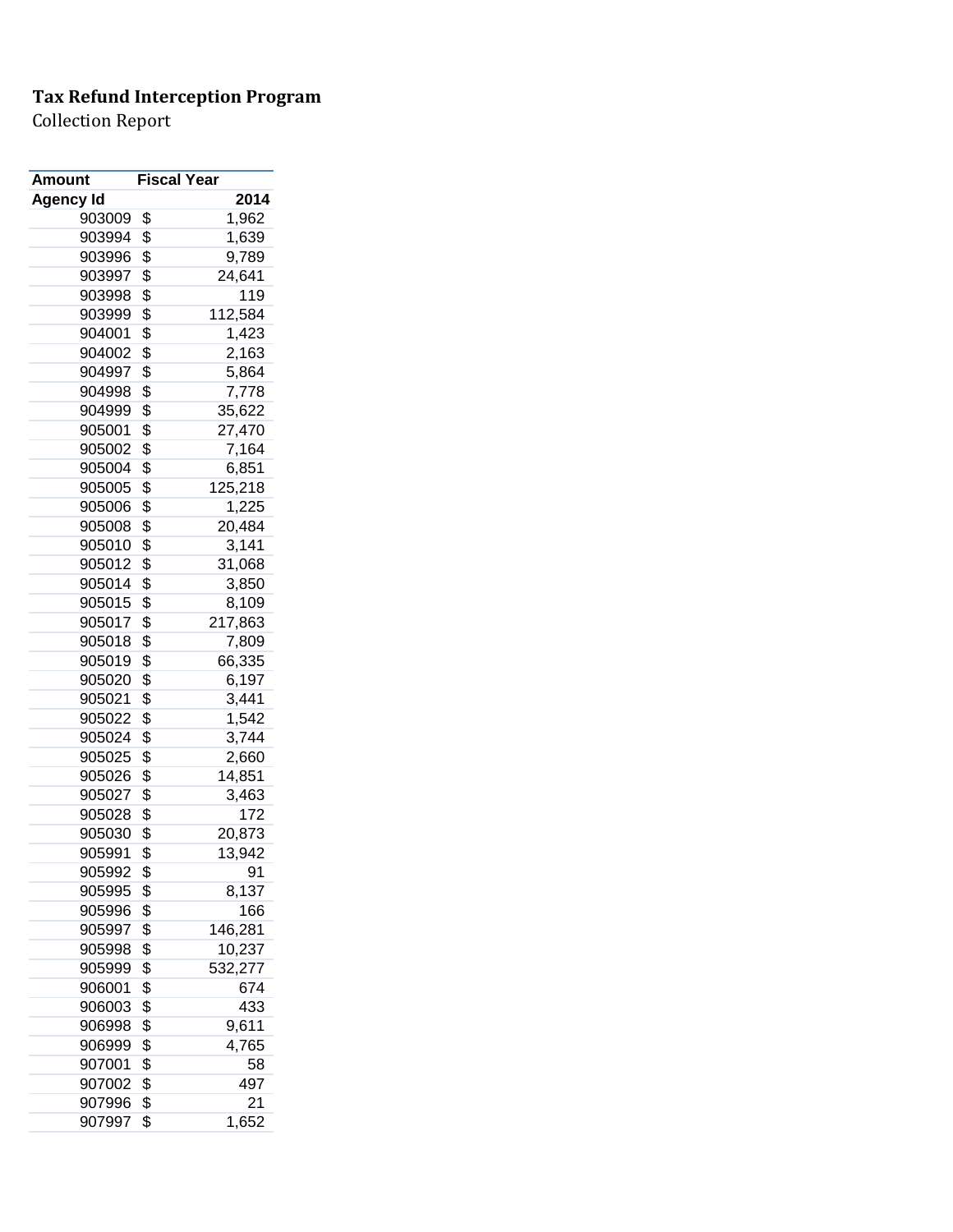| Amount           | <b>Fiscal Year</b> |         |
|------------------|--------------------|---------|
| <b>Agency Id</b> |                    | 2014    |
| 907998           | \$                 | 3,028   |
| 907999           | \$                 | 38,436  |
| 908001           | \$                 | 1,201   |
| 908003           | \$                 | 2,004   |
| 908005           | \$                 | 8,019   |
| 908994           | \$                 | 6,688   |
| 908995           | \$                 | 987     |
| 908996           | \$                 | 4,846   |
| 908997           | \$                 | 8,553   |
| 908998           | \$                 | 1,636   |
| 908999           | \$                 | 54,582  |
| 909001           | \$                 | 510     |
| 909002           | \$                 | 32,869  |
| 909003           | \$                 | 1,687   |
| 909004           | \$                 | 32,918  |
| 909005           | \$                 | 1,776   |
| 909006           | \$                 | 6,465   |
| 909007           | \$                 | 5,988   |
| 909996           | \$                 | 806     |
| 909997           | \$                 | 27,007  |
| 909998           | \$                 | 197,593 |
| 909999           | \$                 | 7,083   |
| 910002           | \$                 | 2,385   |
| 910003           | \$                 | 1,322   |
| 910006           | \$                 | 918     |
| 910008           | \$                 | 3,918   |
| 910994           | \$                 | 4,370   |
| 910995           | \$                 | 2,230   |
| 910997           | \$                 | 14,974  |
| 910999           | \$                 | 38,146  |
| 911001           | \$                 | 45,926  |
| 911002           | \$                 | 3,453   |
| 911003           | \$                 | 218     |
| 911005           | \$                 | 2,168   |
| 911007           | \$                 | 139     |
| 911008           | \$                 | 28,396  |
| 911009           | \$                 | 1,474   |
| 911010           | \$                 | 4,450   |
| 911012           | \$                 | 466     |
| 911994           | \$                 | 651     |
| 911995           | \$                 | 2,066   |
| 911996           | \$                 | 47,317  |
| 911997           | \$                 | 40,578  |
| 911998           | \$                 | 41,859  |
| 911999           | \$                 | 288,145 |
| 912002           | \$                 | 3,390   |
| 912996           | \$                 | 127     |
| 912998           | \$                 | 219     |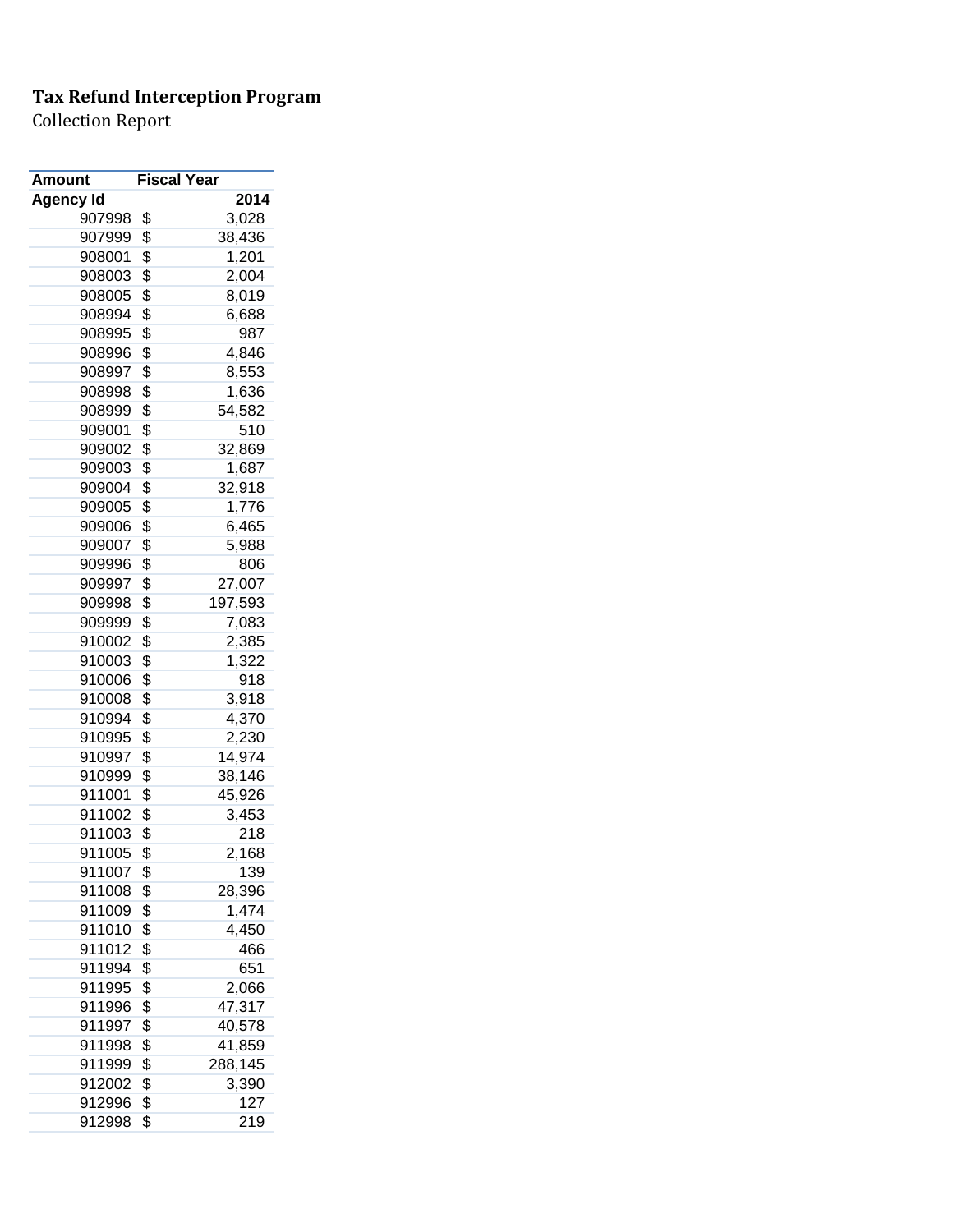| Amount           | <b>Fiscal Year</b> |         |
|------------------|--------------------|---------|
| <b>Agency Id</b> |                    | 2014    |
| 912999           | \$                 | 23,066  |
| 913001           | \$                 | 1,097   |
| 913003           | \$                 | 71,320  |
| 913004           | \$                 | 13,784  |
| 913006           | \$                 | 10,665  |
| 913007           | \$                 | 82,071  |
| 913008           | \$                 | 3,762   |
| 913009           | \$                 | 3,493   |
| 913010           | \$                 | 38,174  |
| 913011           | \$                 | 1,109   |
| 913012           | \$                 | 26,378  |
| 913014           | \$                 | 3,134   |
| 913015           | \$                 | 647     |
| 913017           | \$                 | 5,451   |
| 913021           | \$                 | 1,440   |
| 913022           | \$                 | 20,782  |
| 913023           | \$                 | 1,191   |
| 913024           | \$                 | 10,726  |
| 913025           | \$                 | 31      |
| 913026           | \$                 | 8,763   |
| 913029           | \$                 | 3,380   |
| 913030           | \$                 | 6,543   |
| 913031           | \$                 | 480,745 |
| 913032           | \$                 | 42,915  |
| 913033           | \$                 | 18,849  |
| 913034           | \$                 | 47,518  |
| 913035           | \$                 | 20,248  |
| 913036           | \$                 | 10,231  |
| 913039           | \$                 | 44,322  |
| 913040           | \$                 | 15,887  |
| 913041           | \$                 | 15,710  |
| 913043           | \$                 | 1,034   |
| 913044           | \$                 | 177     |
| 913046           | \$                 | 44,307  |
| 913047           | \$                 | 73,424  |
| 913048           | \$                 | 25,188  |
| 913049           | \$                 | 2,832   |
| 913050           | \$                 | 10,853  |
| 913051           | \$                 | 143,887 |
| 913053           | \$                 | 350,144 |
| 913054           | \$                 | 875     |
| 913055           | \$                 | 16,549  |
| 913057           | \$                 | 124,694 |
| 913059           | \$                 | 2,254   |
| 913061           | \$                 | 548     |
| 913062           | \$                 | 1,912   |
| 913063           | \$                 | 2,331   |
| 913065           | \$                 | 2,693   |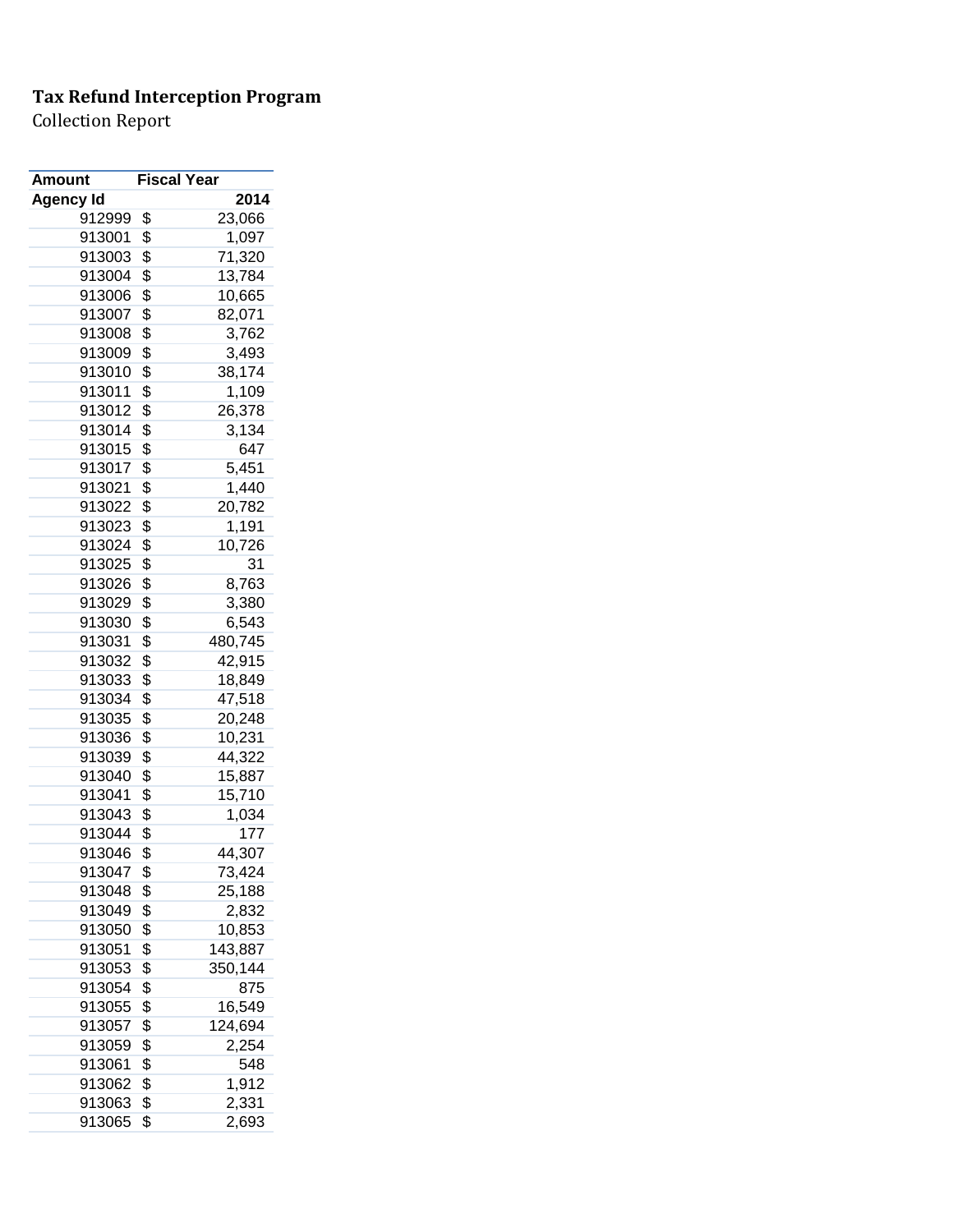| Amount           | <b>Fiscal Year</b> |         |
|------------------|--------------------|---------|
| <b>Agency Id</b> |                    | 2014    |
| 913066           | \$                 | 5,502   |
| 913069           | \$                 | 83,198  |
| 913070           | \$                 | 1,625   |
| 913993           | \$                 | 1,625   |
| 913994           | \$                 | 29,210  |
| 913996           | \$                 | 69,529  |
| 913998           | \$                 | 986,681 |
| 914003           | \$                 | 17,413  |
| 914004           | \$                 | 2,426   |
| 914005           | \$                 | 6,589   |
| 914006           | \$                 | 18,021  |
| 914008           | \$                 | 10,075  |
| 914009           | \$                 | 3,581   |
| 914011           | \$                 | 8,242   |
| 914012           | \$                 | 398     |
| 914013           | \$                 | 261     |
| 914016           | \$                 | 627     |
| 914017           | \$                 | 2,026   |
| 914018           | \$                 | 19,723  |
| 914020           | \$                 | 2,301   |
| 914996           | \$                 | 26,740  |
| 914997           | \$                 | 13,680  |
| 914998           | \$                 | 2,590   |
| 914999           | \$                 | 232,299 |
| 915002           | \$                 | 3,497   |
| 915989           | \$                 | 9,199   |
| 915991           | \$                 | 15,495  |
| 915993           | \$                 | 2,173   |
| 915994           | \$                 | 10,640  |
| 915995           | \$                 | 9,449   |
| 915996           | \$                 | 95,060  |
| 915997           | \$                 | 213     |
| 915998           | \$                 | 4,369   |
| 915999           | \$                 | 52      |
| 916001           | \$                 | 9,709   |
| 916002           | \$                 | 784     |
| 916997           | \$                 | 11,075  |
| 916998           | \$                 | 143,602 |
| 917001           | \$                 | 2,042   |
| 917002           | \$                 | 1,753   |
| 917003           | \$                 | 26,469  |
| 917005           | \$                 | 9,999   |
| 917997           | \$                 | 27,258  |
| 917998           | \$                 | 3,073   |
| 917999           | \$                 | 188,379 |
| 918001           | \$                 | 21,442  |
| 918002           | \$                 | 10,679  |
| 918004           | \$                 | 111,243 |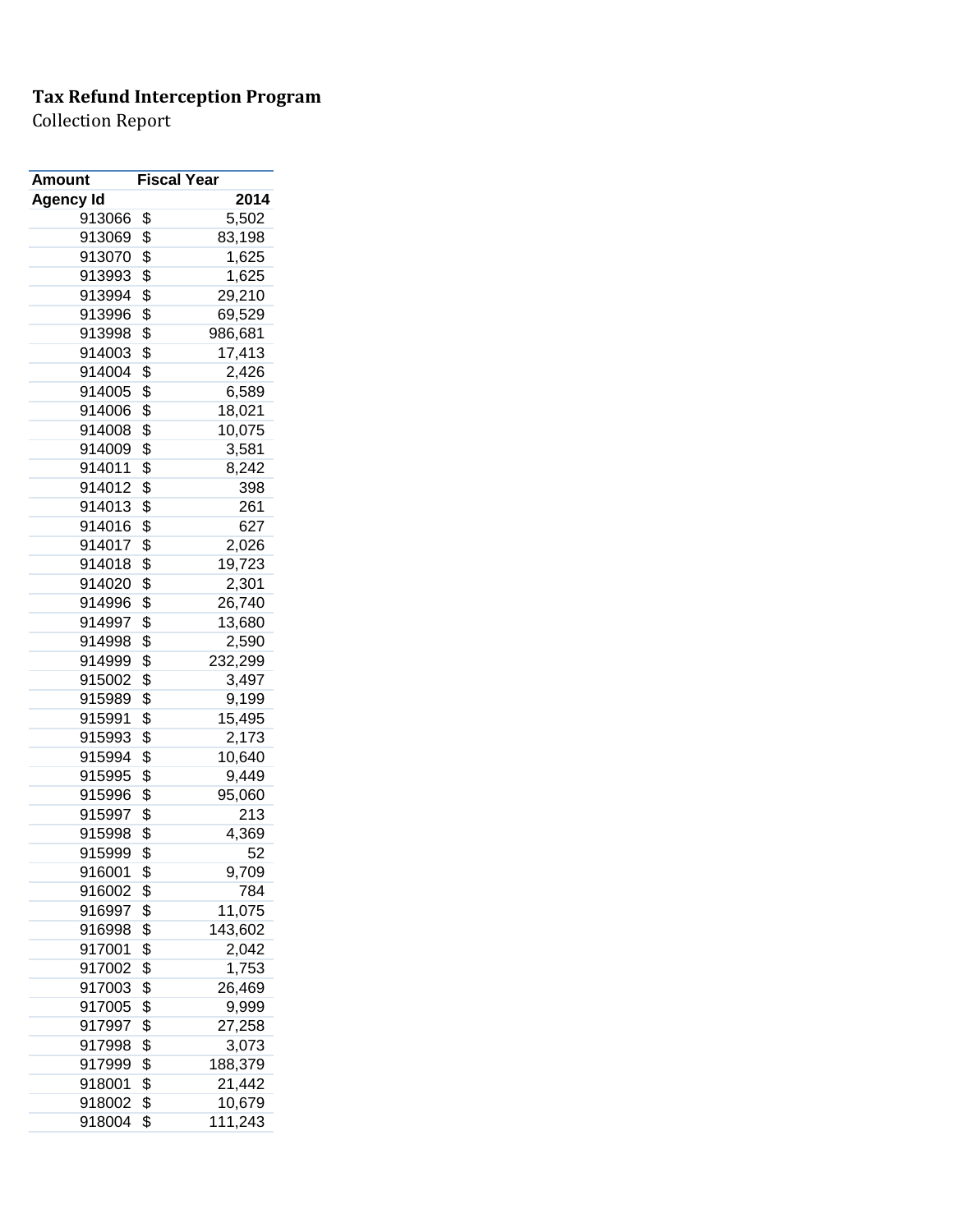| Amount           | <b>Fiscal Year</b> |         |
|------------------|--------------------|---------|
| <b>Agency Id</b> |                    | 2014    |
| 918005           | \$                 | 4,459   |
| 918006           | \$                 | 1,409   |
| 918995           | \$                 | 9,138   |
| 918996           | \$                 | 567,695 |
| 918997           | \$                 | 8,851   |
| 918998           | \$                 | 22,152  |
| 918999           | \$                 | 6,690   |
| 919998           | \$                 | 678     |
| 919999           | \$                 | 2,361   |
| 920001           | \$                 | 10,694  |
| 920002           | \$                 | 158,494 |
| 920003           | \$                 | 11,114  |
| 920005           | \$                 | 11,391  |
| 920007           | \$                 | 22,214  |
| 920008           | \$                 | 1,190   |
| 920010           | \$                 | 73,167  |
| 920011           | \$                 | 137     |
| 920012           | \$                 | 6,559   |
| 920996           | \$                 | 2,924   |
| 920997           | \$                 | 199,366 |
| 920998           | \$                 | 86,530  |
| 920999           | \$                 | 128,724 |
| 921997           | \$                 | 14,502  |
| 921998           | \$                 | 11,682  |
| 922001           | \$                 | 1,100   |
| 922003           | \$                 | 4,656   |
| 922004           | \$                 | 8,610   |
| 922005           | \$                 | 5,931   |
| 922006           | \$                 | 106     |
| 922007           | \$                 | 3,081   |
| 922008           | \$                 | 7,154   |
| 922955           | \$                 | 1,090   |
| 922996           | \$                 | 8,723   |
| 922997           | \$                 | 30,547  |
| 922998           | \$                 | 1,008   |
| 922999           | \$                 | 76,254  |
| 923001           | \$                 | 1,882   |
| 923005           | \$                 | 4,436   |
| 923007           | \$                 | 775     |
| 923009           | \$                 | 188     |
| 923998           | \$                 | 15,487  |
| 923999           | \$                 | 105,548 |
| 924002           | \$                 | 70      |
| 924003           | \$                 | 1,395   |
| 924004           | \$                 | 7,226   |
| 924005           | \$                 | 486     |
| 924994           | \$                 | 961     |
| 924995           | \$                 | 430     |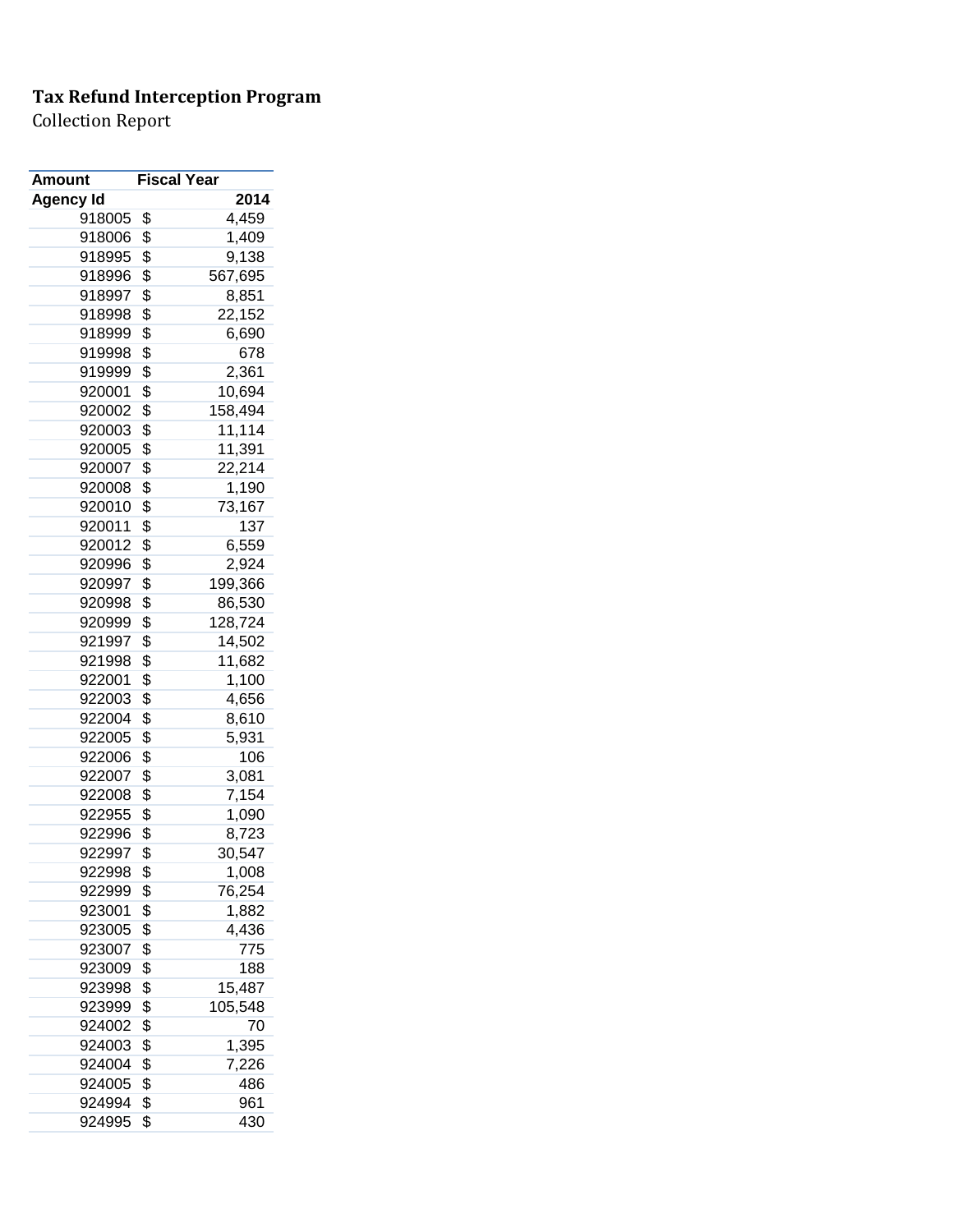| Amount           | <b>Fiscal Year</b> |         |
|------------------|--------------------|---------|
| <b>Agency Id</b> |                    | 2014    |
| 924997           | \$                 | 5,585   |
| 924998           | \$                 | 11,312  |
| 924999           | \$                 | 15,606  |
| 925001           | \$                 | 522     |
| 925002           | \$                 | 679     |
| 925004           | \$                 | 18,276  |
| 925005           | \$                 | 1,431   |
| 925998           | \$                 | 2,588   |
| 925999           | \$                 | 18,224  |
| 926001           | \$                 | 687     |
| 926004           | \$                 | 4,569   |
| 926999           | \$                 | 4,312   |
| 927002           | \$                 | 19,764  |
| 927004           | \$                 | 359     |
| 927994           | \$                 | 16,677  |
| 927996           | \$                 | 7,300   |
| 927998           | \$                 | 5,603   |
| 927999           | \$                 | 49,526  |
| 928001           | \$                 | 41,783  |
| 928002           | \$                 | 275     |
| 928003           | \$                 | 258     |
| 928004           | \$                 | 27,142  |
| 928007           | \$                 | 8,059   |
| 928009           | \$                 |         |
| 928010           | \$                 | 1,460   |
|                  |                    | 27,053  |
| 928011           | \$                 | 1,860   |
| 928012           | \$                 | 8,175   |
| 928015           | \$                 | 5,258   |
| 928016           | \$                 | 4,269   |
| 928017           | \$                 | 1,078   |
| 928019           | \$                 | 1,174   |
| 928020           | \$                 | 24,701  |
| 928021           | \$                 | 3,748   |
| 928022           | \$                 | 13,376  |
| 928025           | \$                 | 3,679   |
| 928026           | \$                 | 1,979   |
| 928027           | \$                 | 2,688   |
| 928029           | \$                 | 97      |
| 928031           | \$                 | 385     |
| 928032           | \$                 | 359     |
| 928033           | \$                 | 1,727   |
| 928994           | \$                 | 3,455   |
| 928995           | \$                 | 38,039  |
| 928997           | \$                 | 2,236   |
| 928998           | \$                 | 17,686  |
| 928999           | \$                 | 177,782 |
| 929001           | \$                 | 437     |
| 929002           | \$                 | 1,450   |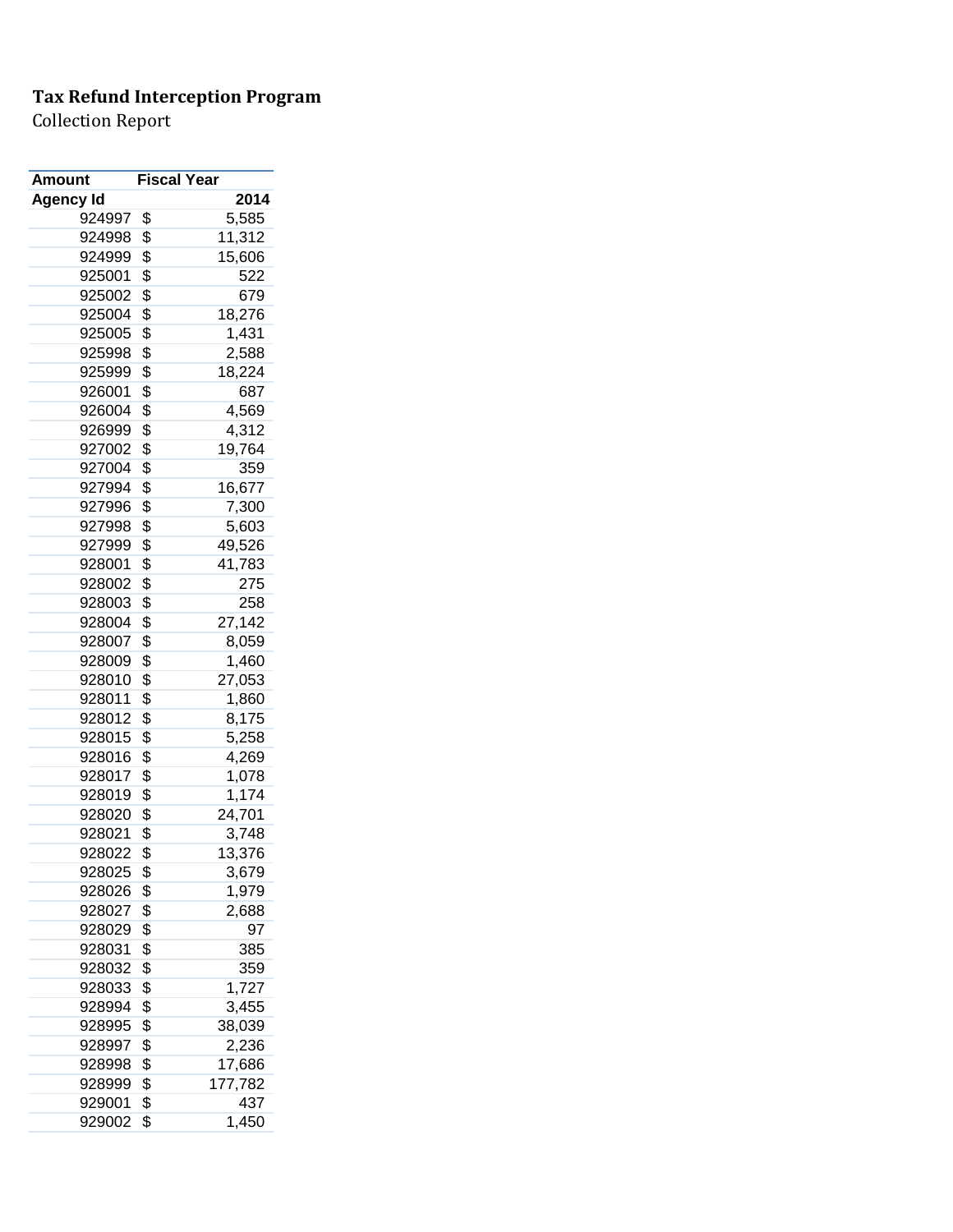| <b>Amount</b> | <b>Fiscal Year</b> |         |
|---------------|--------------------|---------|
| Agency Id     |                    | 2014    |
| 929004        | \$                 | 1,949   |
| 929006        | \$                 | 643     |
| 929007        | \$                 | 1,365   |
| 929008        | \$                 | 14,258  |
| 929997        | \$                 | 4,310   |
| 929998        | \$                 | 14,638  |
| 929999        | \$                 | 159,569 |
| 930001        | \$                 | 66,076  |
| 930002        | \$                 | 175,672 |
| 930003        | \$                 | 1,685   |
| 930004        | \$                 | 70,386  |
| 930005        | \$                 | 19,224  |
| 930008        | \$                 | 3,035   |
| 930009        | \$                 | 372     |
| 930012        | \$                 | 11,522  |
| 930013        | \$                 | 29,919  |
| 930014        | \$                 | 1,166   |
| 930015        | \$                 | 155,835 |
| 930016        | \$                 | 4,587   |
| 930018        | \$                 | 1,155   |
| 930998        | \$                 | 43,311  |
| 930999        | \$                 | 399,981 |
| 931001        | \$                 | 101     |
| 931002        | \$                 | 1,813   |
| 931003        | \$                 | 9,190   |
| 931004        | \$                 | 3,376   |
| 931005        | \$                 | 4,454   |
| 931995        | \$                 | 3,530   |
| 931999        | \$                 | 47,748  |
| 932001        | \$                 | 36,091  |
| 932003        | \$                 | 8,912   |
| 932005        | \$                 | 63,211  |
| 932006        | \$                 | 76,723  |
| 932008        | \$                 | 3,700   |
| 932009        | \$                 | 2,585   |
| 932992        | \$                 | 5,201   |
| 932993        | \$                 | 10,264  |
| 932994        | \$                 | 117,784 |
| 932995        | \$                 | 12,763  |
| 932997        | \$                 | 830     |
| 932998        | \$                 | 16,102  |
| 932999        | \$                 | 101,598 |
| 933001        | \$                 | 198     |
| 933002        | \$                 | 200     |
| 933997        | \$                 | 2,623   |
| 933998        | \$                 | 1,586   |
| 933999        | \$                 | 31,343  |
| 934001        | \$                 | 1,939   |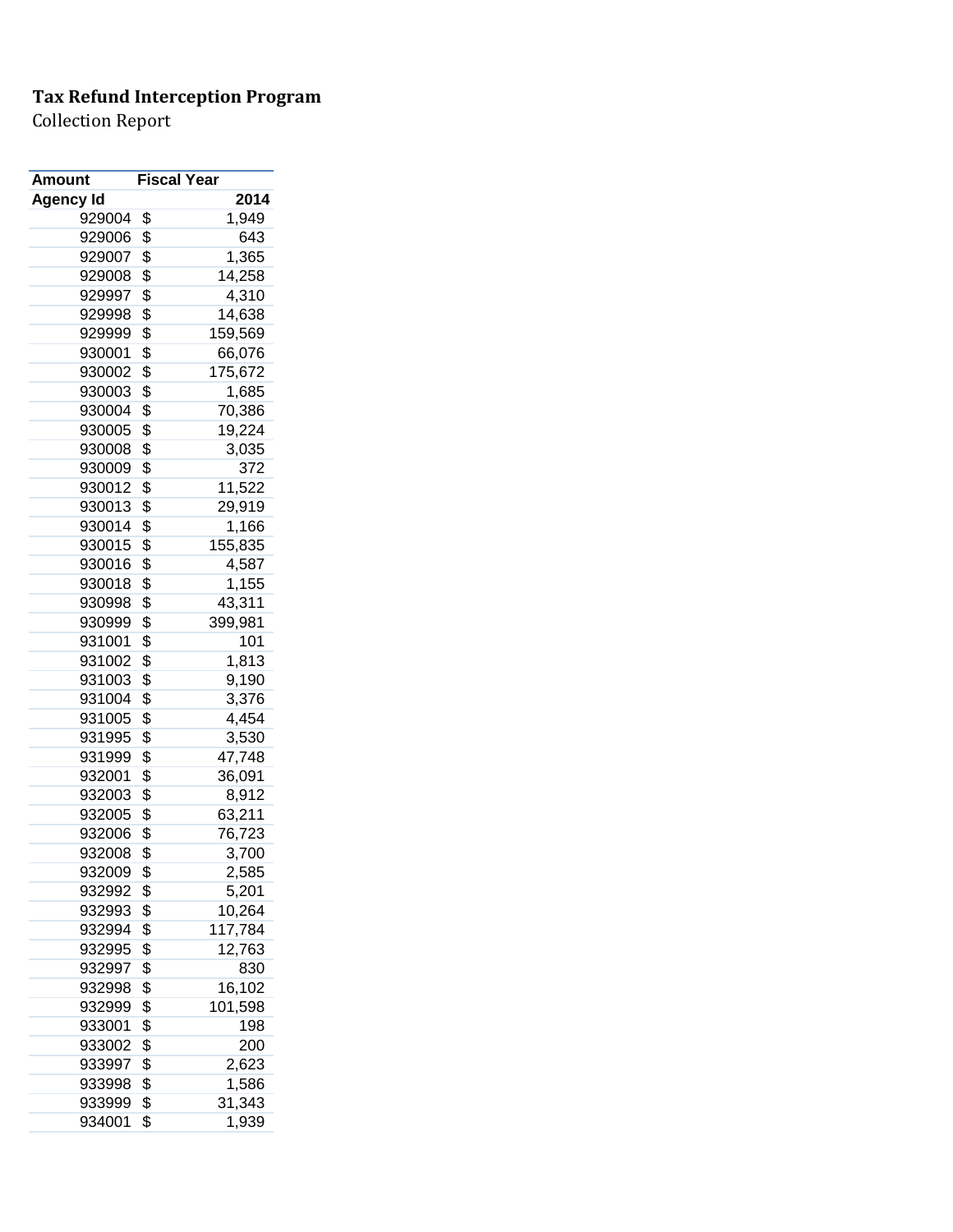| Amount           | <b>Fiscal Year</b> |         |
|------------------|--------------------|---------|
| <b>Agency Id</b> |                    | 2014    |
| 934002           | \$                 | 6,715   |
| 934004           | \$                 | 1,770   |
| 934007           | \$                 | 28,722  |
| 934008           | \$                 | 1,956   |
| 934997           | \$                 | 11,717  |
| 934998           | \$                 | 10,307  |
| 935001           | \$                 | 22,476  |
| 935002           | \$                 | 10,999  |
| 935003           | \$                 | 13,139  |
| 935004           | \$                 | 85      |
| 935995           | \$                 | 723     |
| 935998           | \$                 | 28,979  |
| 935999           | \$                 | 106,961 |
| 936001           | \$                 | 4,811   |
| 936002           | \$                 | 78,679  |
| 936003           | \$                 | 1,339   |
| 936004           | \$                 | 11,873  |
| 936006           | \$                 | 24,399  |
| 936008           | \$                 | 19,901  |
| 936009           | \$                 |         |
|                  | \$                 | 4,975   |
| 936010           |                    | 53,360  |
| 936011           | \$                 | 13,069  |
| 936013           | \$                 | 11,266  |
| 936014           | \$                 | 3,096   |
| 936997           | \$                 | 796     |
| 936998           | \$                 | 69,822  |
| 936999           | \$                 | 187,933 |
| 937001           | \$                 | 3,694   |
| 937002           | \$                 | 21,958  |
| 937003           | \$                 | 5,151   |
| 937004           | \$                 | 112,141 |
| 937005           | \$                 | 7,440   |
| 937006           | \$                 | 3,365   |
| 937007           | \$                 | 14,635  |
| 937008           | \$                 | 13,319  |
| 937010           | \$                 | 4,082   |
| 937011           | \$                 | 21      |
| 937012           | \$                 | 49,275  |
| 937013           | \$                 | 12,801  |
| 937014           | \$                 | 7,117   |
| 937016           | \$                 | 54      |
| 937020           | \$                 | 318     |
| 937995           | \$                 | 12,521  |
| 937998           | \$                 | 45,775  |
| 937999           | \$                 | 399,262 |
| 938001           | \$                 | 1,478   |
| 938004           | \$                 | 29,972  |
| 938005           | \$                 | 939     |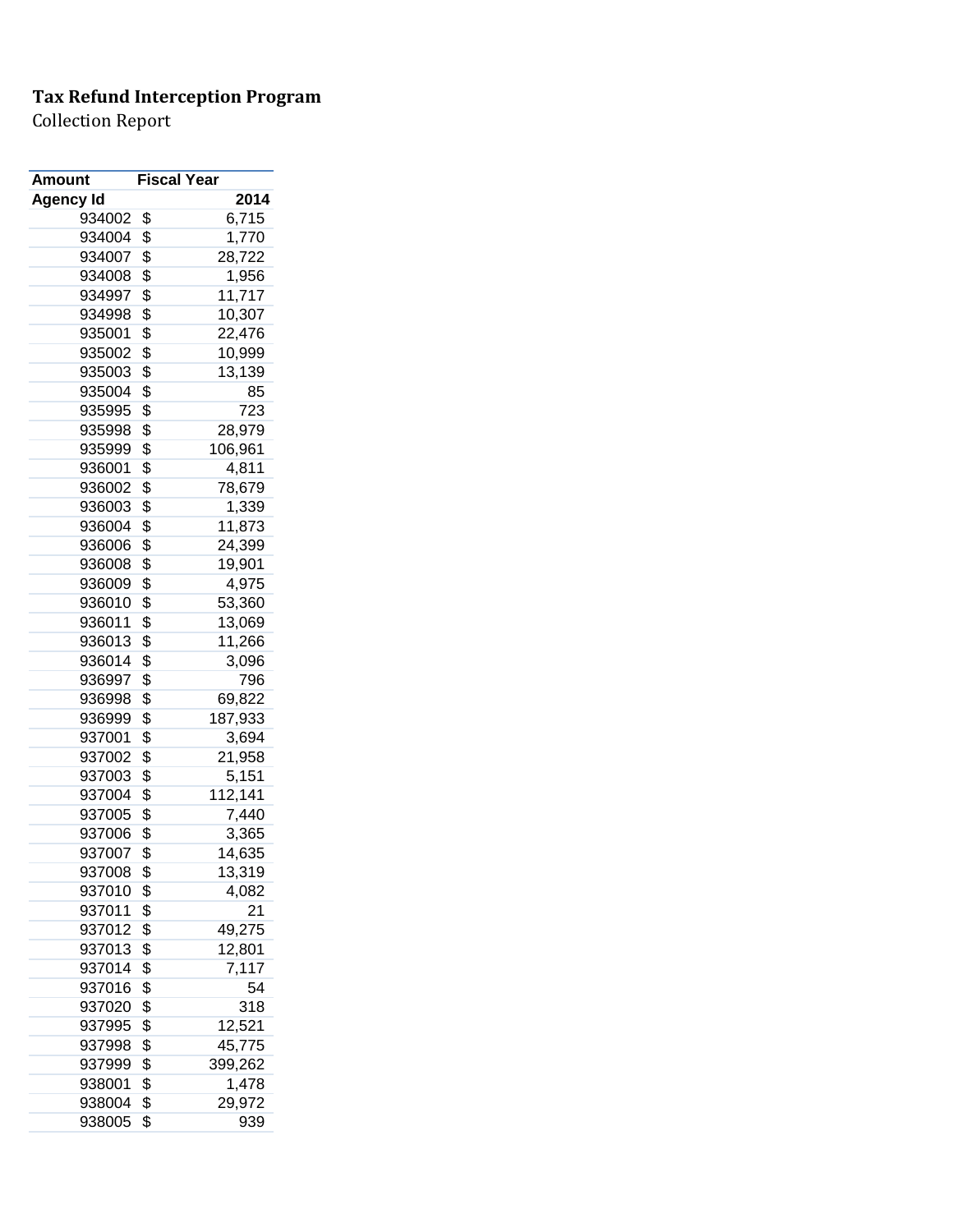| Amount           | <b>Fiscal Year</b> |           |
|------------------|--------------------|-----------|
| <b>Agency Id</b> |                    | 2014      |
| 938007           | \$                 | 1,405     |
| 938009           | \$                 | 229       |
| 938011           | \$                 | 2,594     |
| 938012           | \$                 | 433       |
| 938013           | \$                 | 229       |
| 938015           | \$                 | 999       |
| 938016           | \$                 | 144       |
| 938997           | \$                 | 55,076    |
| 938998           | \$                 | 34,891    |
| 938999           | \$                 | 52,300    |
| 939997           | \$                 | 29,303    |
| 939998           | \$                 | 11,412    |
| 939999           | \$                 | 18,110    |
| 940002           | \$                 | 3,862     |
| 940003           | \$                 | 57,595    |
| 940005           | \$                 | 14,561    |
| 940006           | \$                 | 13,081    |
| 940007           | \$                 | 42,772    |
| 940008           | \$                 | 9,407     |
| 940009           | \$                 | 2,445,161 |
| 940010           | \$                 | 4,498     |
| 940011           | \$                 | 69,823    |
| 940012           | \$                 | 59,458    |
| 940013           | \$                 | 17,417    |
| 940015           | \$                 | 2,042     |
| 940016           | \$                 | 159,126   |
| 940017           | \$                 | 3,888     |
| 940018           | \$                 | 2,640,675 |
| 940019           | \$                 | 3,168     |
| 940020           | \$                 | 28,804    |
| 940023           | \$                 | 9,705     |
| 940024           | \$                 | 13,375    |
| 940025           | \$                 | 66,325    |
| 940026           | \$                 | 2,160     |
| 940027           | \$                 | 12,261    |
| 940028           | \$                 | 17,716    |
| 940029           | \$                 | 51,801    |
| 940030           | \$                 | 34,763    |
| 940032           | \$                 | 106,931   |
| 940033           | \$                 | 10,519    |
| 940034           | \$                 | 121,021   |
| 940035           | \$                 | 123,820   |
| 940036           | \$                 | 23,275    |
| 940037           | \$                 | 82,699    |
| 940041           | \$                 | 19,736    |
| 940042           | \$                 | 126,609   |
| 940043           | \$                 | 113,746   |
| 940045           | \$                 | 84,443    |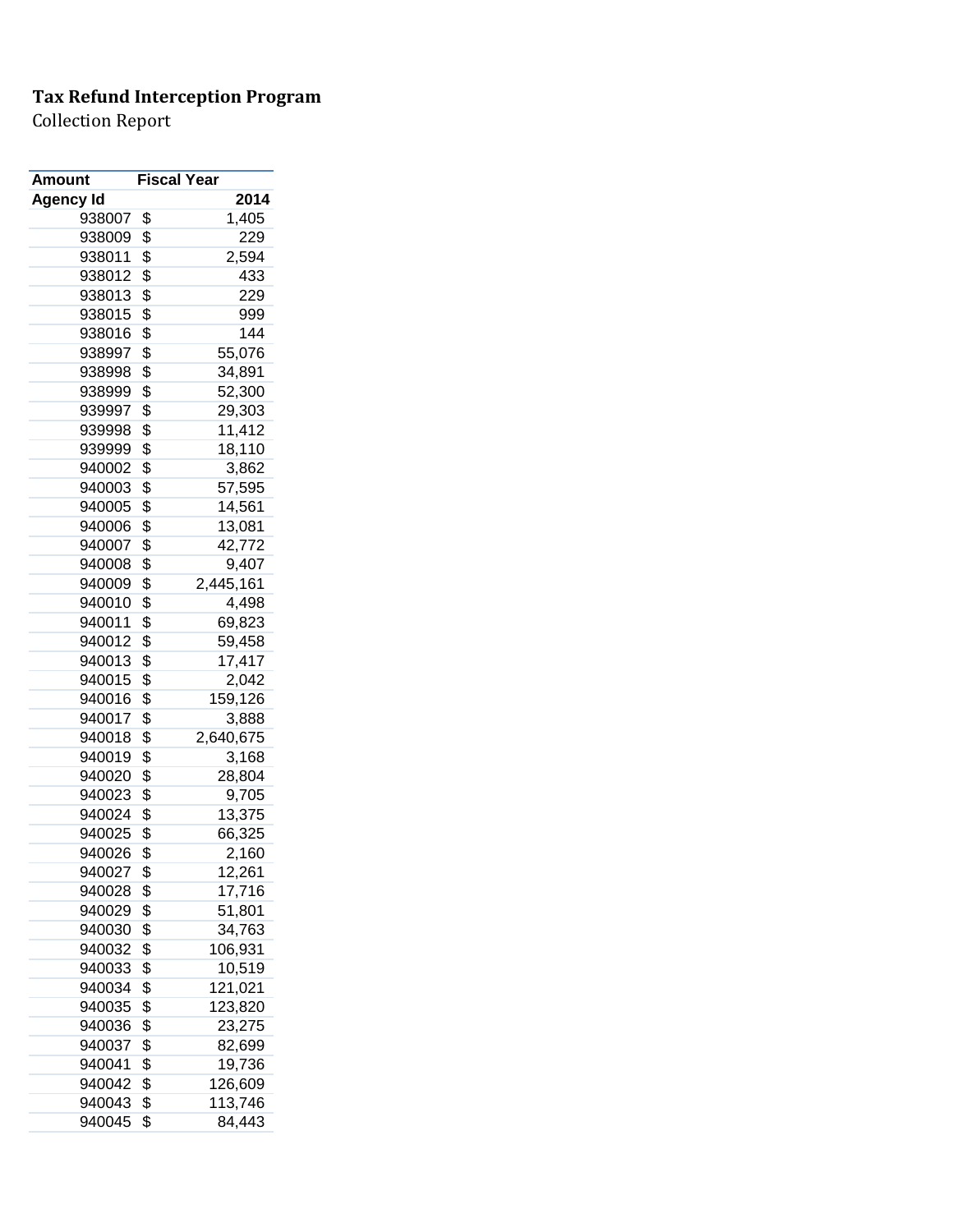| <b>Amount</b>    | <b>Fiscal Year</b> |           |
|------------------|--------------------|-----------|
| <b>Agency Id</b> |                    | 2014      |
| 940047           | \$                 | 3,859     |
| 940048           | \$                 | 162,768   |
| 940050           | \$                 | 13,566    |
| 940051           | \$                 | 31,315    |
| 940052           | \$                 | 1,586     |
| 940054           | \$                 | 27,824    |
| 940055           | \$                 | 6,012     |
| 940056           | \$                 | 68,087    |
| 940057           | \$                 | 488       |
| 940058           | \$                 | 7,640     |
| 940059           | \$                 | 212,811   |
| 940060           | \$                 | 1,745     |
| 940061           | \$                 | 83,094    |
| 940062           | \$                 | 223,072   |
| 940063           | \$                 | 313       |
| 940064           | \$                 | 12,737    |
| 940065           | \$                 | 25,316    |
| 940066           | \$                 | 2,660     |
| 940067           | \$                 | 1,201     |
| 940993           | \$                 |           |
|                  |                    | 51,939    |
| 940994           | \$                 | 205,141   |
| 940996           | \$                 | 30,851    |
| 940997           | \$                 | 19,574    |
| 940998           | \$                 | 469,305   |
| 940999           | \$                 | 1,685,183 |
| 941001           | \$                 | 37,692    |
| 941002           | \$                 | 1,298     |
| 941003           | \$                 | 2,279     |
| 941006           | \$                 | 1,735     |
| 941008           | \$                 | 43,053    |
| 941009           | \$                 | 8,121     |
| 941013           | \$                 | 741       |
| 941014           | \$                 | 2,489     |
| 941995           | \$                 | 3,271     |
| 941996           | \$                 | 4,923     |
| 941997           | \$                 | 24,658    |
| 941998           | \$                 | 42,977    |
| 941999           | \$                 | 8,259     |
| 942002           | \$                 | 8,421     |
| 942003           | \$                 | 4,913     |
| 942005           | \$                 | 1,257     |
| 942006           | \$                 | 7,868     |
| 942009           | \$                 | 1,165     |
| 942996           | \$                 | 38,673    |
| 942997           | \$                 | 13,320    |
| 942998           | \$                 | 749       |
| 942999           | \$                 | 65,862    |
| 943001           | \$                 | 4,600     |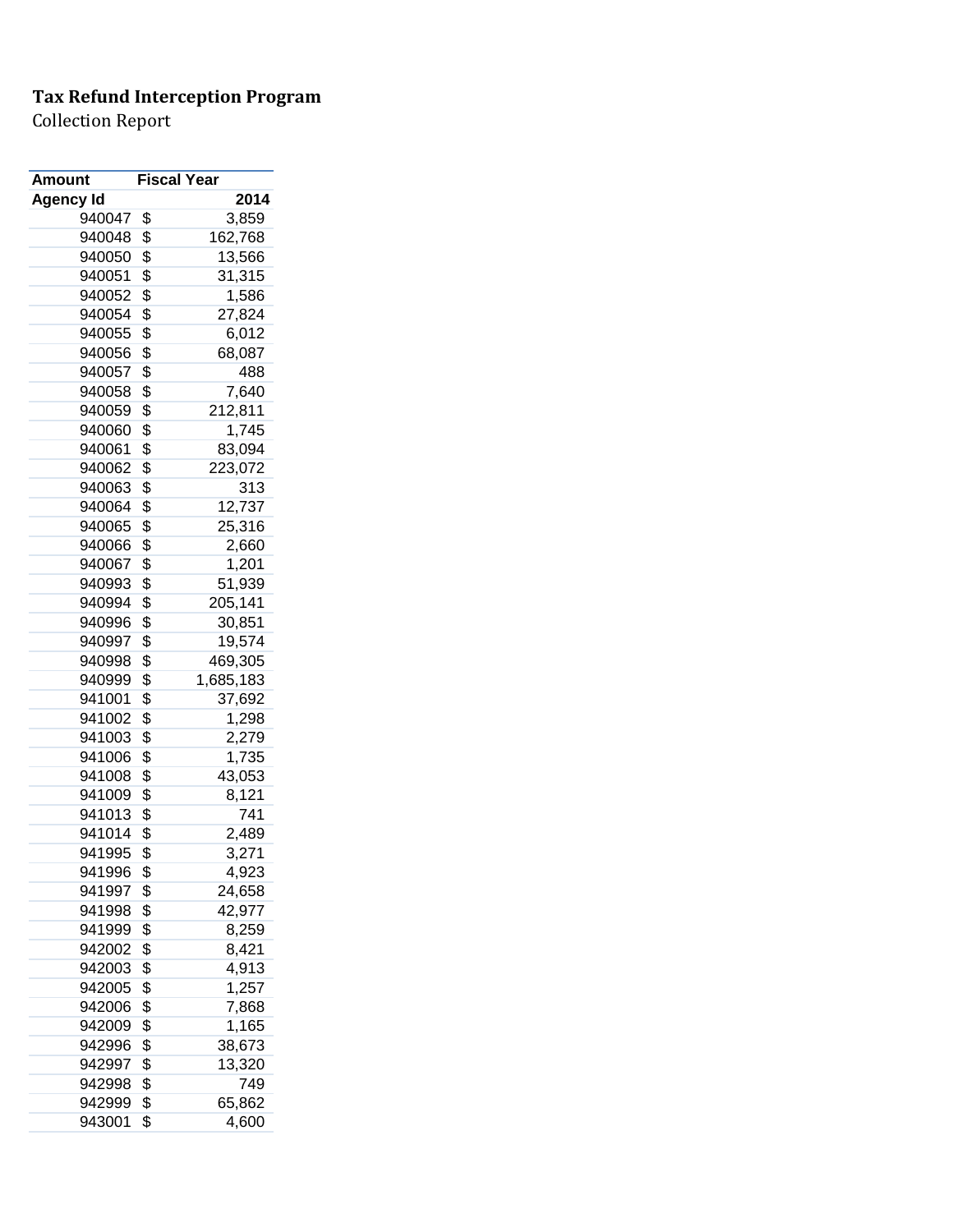| Amount           | <b>Fiscal Year</b> |
|------------------|--------------------|
| <b>Agency Id</b> | 2014               |
| 943002           | \$<br>4,972        |
| 943003           | \$<br>435          |
| 943004           | \$<br>11,211       |
| 943994           | \$<br>114,205      |
| 943995           | \$<br>7,917        |
| 943996           | \$<br>72           |
| 943998           | \$<br>25,408       |
| 943999           | \$<br>47,769       |
| 944001           | \$<br>29,978       |
| 944002           | \$<br>4,473        |
| 944003           | \$<br>1,512        |
| 944005           | \$<br>1,821        |
| 944007           | \$<br>8,312        |
| 944008           | \$<br>95,524       |
| 944009           | \$<br>18,178       |
| 944010           | \$<br>1,354        |
| 944013           | \$<br>6,436        |
| 944014           | \$<br>1,458        |
| 944015           | \$<br>62,604       |
| 944017           | \$<br>1,651        |
| 944018           | \$<br>884          |
| 944019           | \$<br>6,070        |
| 944020           | \$<br>788          |
| 944021           | \$<br>1,547        |
| 944022           | \$<br>39,337       |
| 944023           | \$<br>15,031       |
| 944992           | \$<br>2,446        |
| 944994           | \$<br>34,823       |
| 944995           | \$<br>1,356        |
| 944996           | \$<br>3,644        |
| 944997           | \$<br>12,911       |
| 944998           | \$<br>507,260      |
| 944999           | \$<br>61,779       |
| 945002           | \$<br>120          |
| 945003           | \$<br>1,894        |
| 945005           | \$<br>6,508        |
| 945007           | \$<br>15,620       |
| 945009           | \$<br>503          |
| 945010           | \$<br>18,341       |
| 945012           | \$<br>2,458        |
| 945998           | \$<br>24,267       |
| 945999           | \$<br>192,735      |
| 946001           | \$<br>31           |
| 946002           | \$<br>785          |
| 946996           | \$<br>1,398        |
| 946998           | \$<br>6,689        |
| 946999           | \$<br>1,519        |
| 947001           | \$<br>4,436        |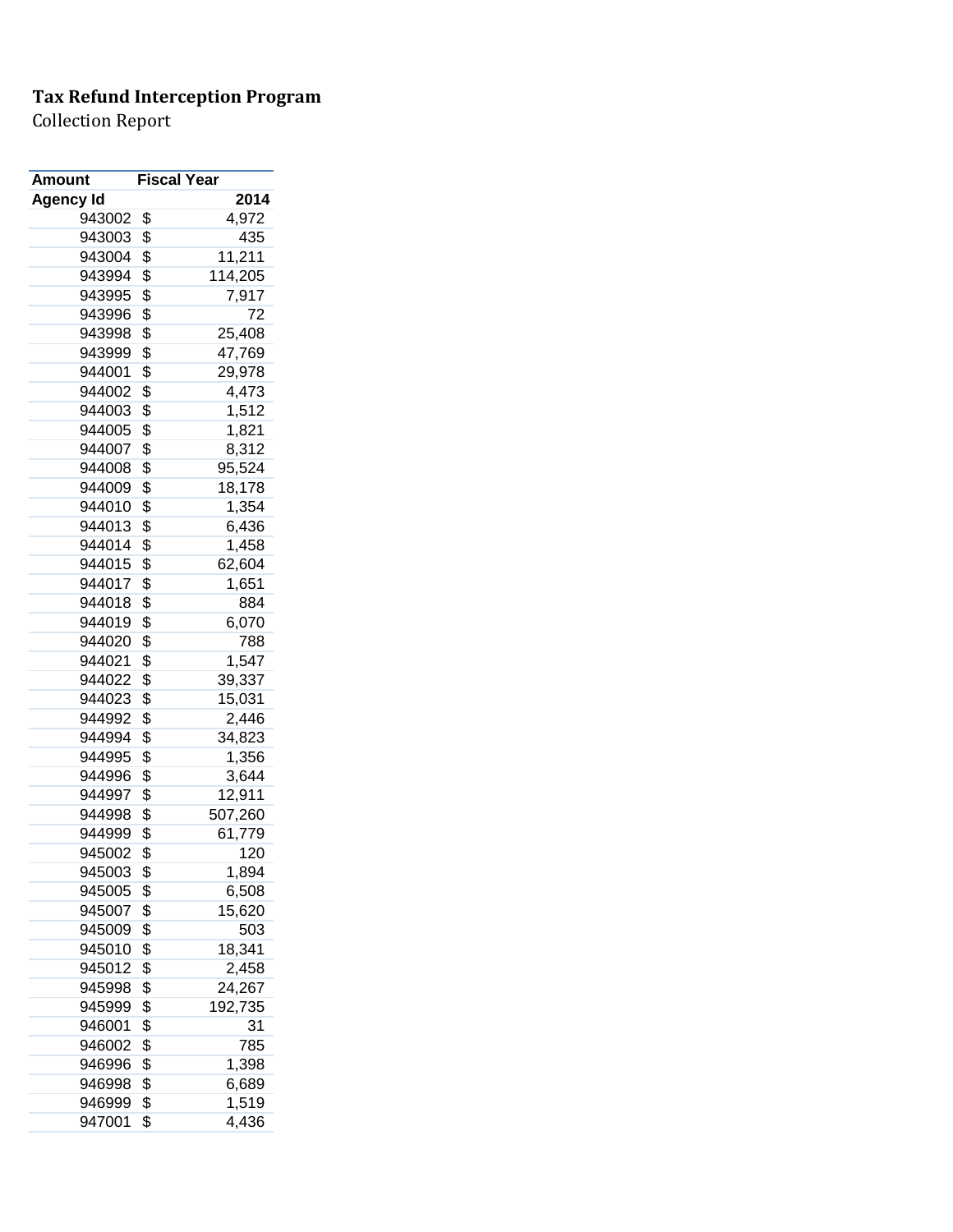| Amount           | <b>Fiscal Year</b> |         |
|------------------|--------------------|---------|
| <b>Agency Id</b> |                    | 2014    |
| 947002           | \$                 | 1,184   |
| 947003           | \$                 | 3,382   |
| 947004           | \$                 | 507     |
| 947005           | \$                 | 451     |
| 947006           | \$                 | 22,273  |
| 947007           | \$                 | 1,974   |
| 947009           | \$                 | 757     |
| 947011           | \$                 | 110     |
| 947015           | \$                 | 135     |
| 947016           | \$                 | 5,226   |
| 947017           | \$                 | 4,750   |
| 947996           | \$                 | 4,108   |
| 947997           | \$                 | 16,315  |
| 947998           | \$                 | 938     |
| 947999           | \$                 | 22,445  |
| 948001           | \$                 | 3,168   |
| 948002           | \$                 | 2,364   |
| 948004           | \$                 | 714     |
| 948006           | \$                 | 3,847   |
| 948007           | \$                 | 7,867   |
| 948997           | \$                 | 31,670  |
| 948998           | \$                 | 12,583  |
| 948999           | \$                 | 15,083  |
| 949001           | \$                 | 10,652  |
| 949991           | \$                 | 114     |
| 949992           | \$                 | 17,482  |
| 949994           | \$                 | 74,773  |
| 949995           | \$                 | 2,897   |
| 949996           | \$                 | 46,224  |
| 949997           | \$                 | 47,934  |
| 949998           | \$                 | 3,412   |
| 949999           | \$                 | 161,544 |
| 950002           | \$                 | 66      |
| 950003           | \$                 | 1,116   |
| 950995           | \$                 | 2,353   |
| 950997           | \$                 | 10,364  |
| 950998           | \$                 | 2,129   |
| 950999           | \$                 | 7,562   |
| 951003           | \$                 | 3,002   |
| 951004           | \$                 | 221     |
| 951005           | \$                 | 46,442  |
| 951009           | \$                 | 2,307   |
| 951010           | \$                 | 18,770  |
| 951011           | \$                 | 17,463  |
| 951012           | \$                 | 56,013  |
| 951013           | \$                 | 1,963   |
| 951014           | \$                 | 713     |
| 951015           | \$                 | 19,473  |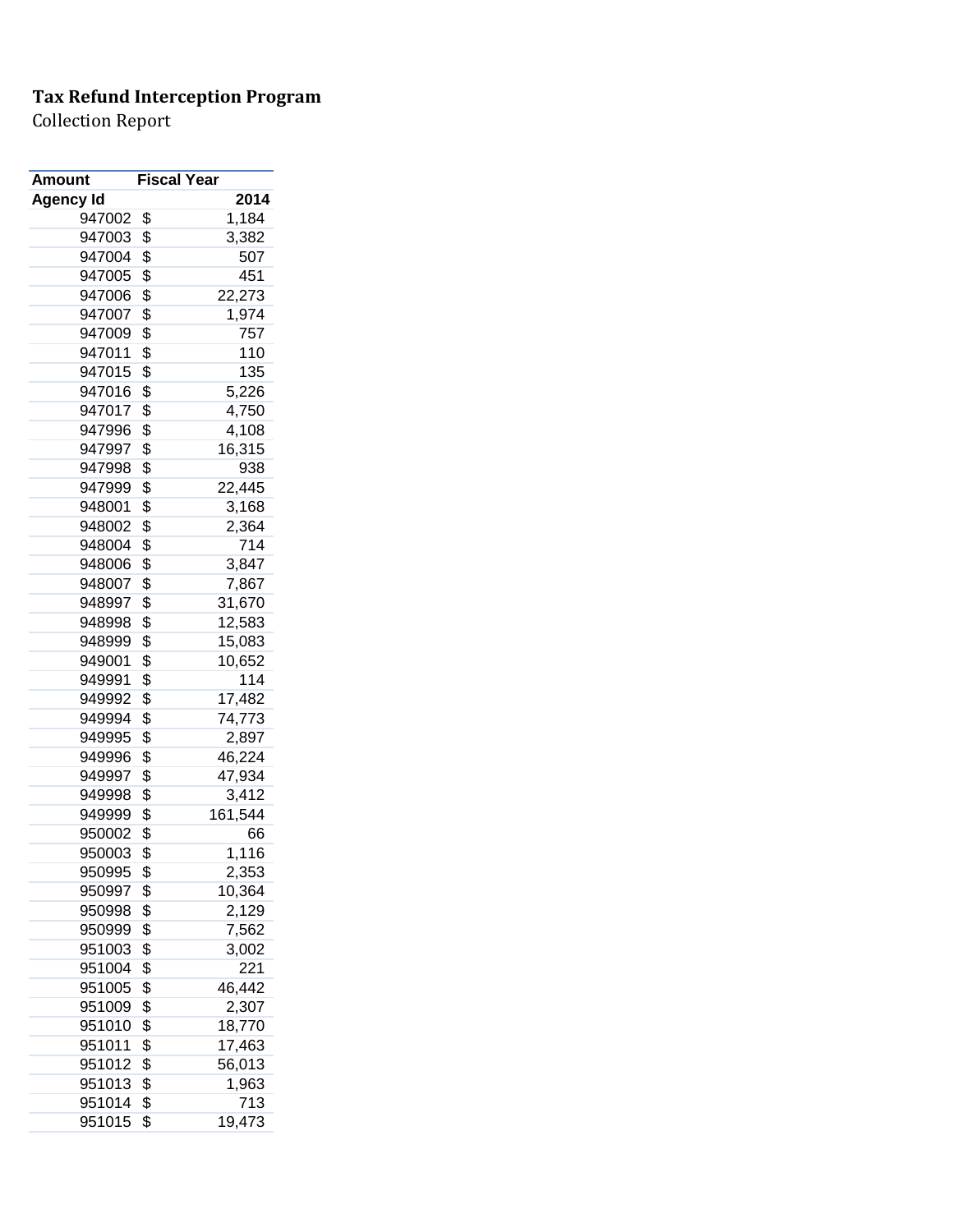| Amount           | <b>Fiscal Year</b> |         |
|------------------|--------------------|---------|
| <b>Agency Id</b> |                    | 2014    |
| 951018           | \$                 | 59,948  |
| 951019           | \$                 | 24,204  |
| 951020           | \$                 | 1,072   |
| 951021           | \$                 | 910     |
| 951023           | \$                 | 44,528  |
| 951024           | \$                 | 720     |
| 951025           | \$                 | 1,173   |
| 951990           | \$                 | 17,389  |
| 951991           | \$                 | 65,363  |
| 951992           | \$                 | 104,721 |
| 951993           | \$                 | 8,329   |
| 951994           | \$                 | 10,903  |
| 951995           | \$                 | 20,363  |
| 951996           | \$                 | 750,887 |
| 952001           | \$                 | 763     |
| 952002           | \$                 | 127     |
| 952003           | \$                 | 181     |
| 952004           | \$                 | 172     |
| 952005           | \$                 | 83      |
| 952006           | \$                 | 4,931   |
| 952997           | \$                 | 221     |
| 952998           | \$                 | 10,470  |
| 952999           | \$                 | 76,201  |
| 953001           | \$                 | 29,205  |
| 953002           | \$                 | 1,956   |
| 953003           | \$                 | 4,481   |
| 953004           | \$                 | 2,540   |
| 953005           | \$                 | 2,165   |
| 953006           | \$                 | 18,498  |
| 953007           | \$                 | 11,120  |
| 953008           | \$                 | 2,699   |
| 953009           | \$                 | 2,964   |
| 953010           | \$                 | 8,464   |
| 953012           | \$                 | 2,033   |
| 953013           | \$                 | 9,317   |
| 953014           | \$                 | 2,267   |
| 953015           | \$                 | 5,753   |
| 953016           | \$                 | 242     |
| 953017           | \$                 | 3,208   |
| 953019           | \$                 | 41,901  |
| 953020           | \$                 | 97,713  |
| 953021           | \$                 | 10,019  |
| 953022           | \$                 | 96,080  |
| 953023           | \$                 | 7,958   |
| 953024           | \$                 | 2,906   |
| 953025           | \$                 | 29,914  |
| 953026           | \$                 | 22,749  |
| 953027           | \$                 | 7,220   |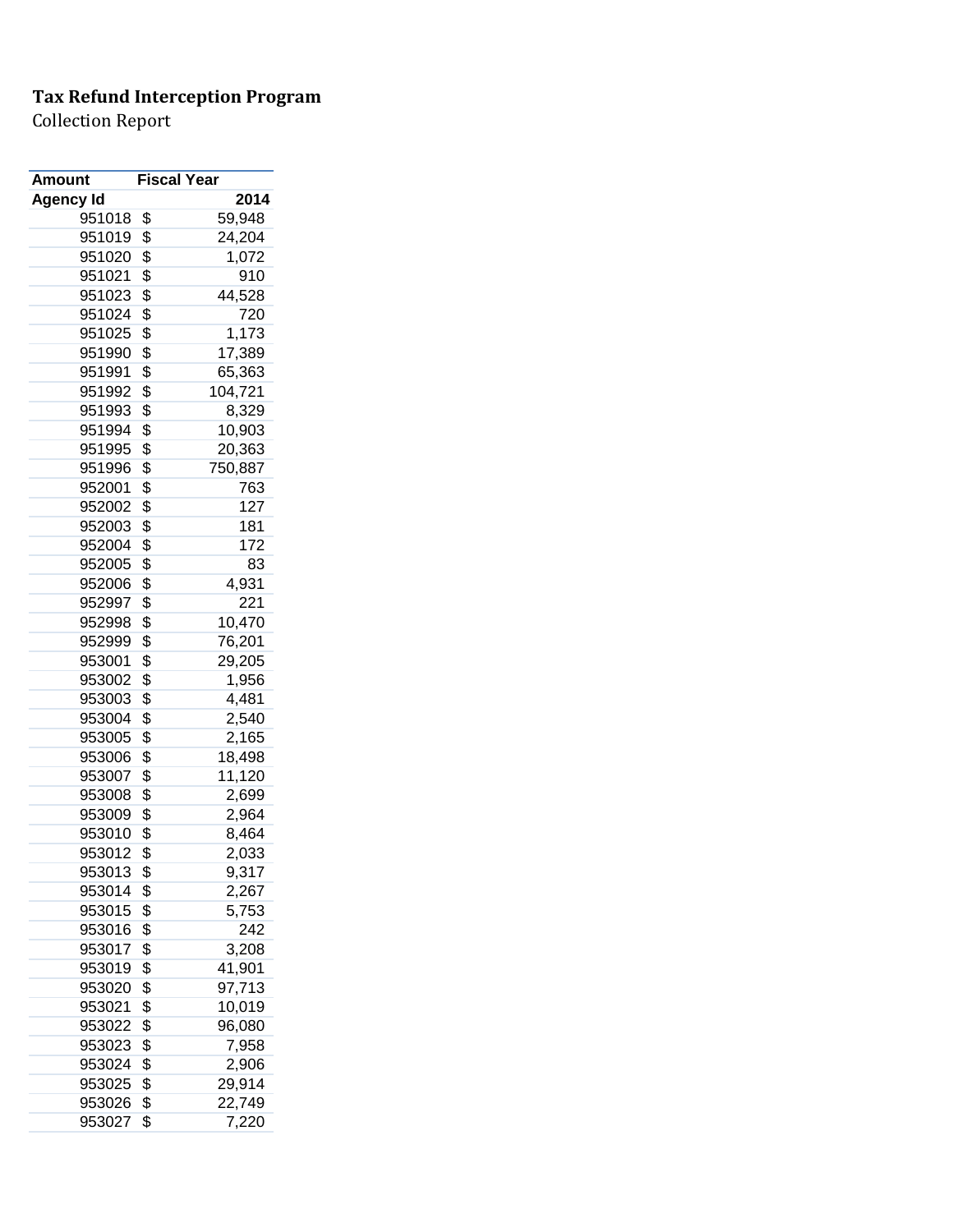| <b>Amount</b> | <b>Fiscal Year</b> |
|---------------|--------------------|
| Agency Id     | 2014               |
| 953032        | \$<br>1,093        |
| 953033        | \$<br>5,063        |
| 953034        | \$<br>70           |
| 953036        | \$<br>33,400       |
| 953037        | \$<br>3,663        |
| 953997        | \$<br>48,863       |
| 953998        | \$<br>87,621       |
| 953999        | \$<br>729,441      |
| 954001        | \$<br>553          |
| 954002        | \$<br>129,619      |
| 954003        | \$<br>1,933        |
| 954994        | \$<br>52,500       |
| 954995        | \$<br>24,879       |
| 954997        | \$<br>2,397        |
| 954998        | \$<br>43,508       |
| 954999        | \$<br>12,609       |
| 955002        | \$<br>449          |
| 955003        | \$<br>5,177        |
| 955005        | \$<br>11,063       |
| 955007        | \$<br>401          |
| 955008        | \$<br>6,657        |
| 955009        | \$<br>4,106        |
| 955010        | \$<br>2,455        |
| 955011        | \$<br>1,512        |
| 955012        | \$<br>11,896       |
| 955013        | \$<br>682          |
| 955014        | \$<br>1,398        |
| 955017        | \$<br>17,197       |
| 955018        | \$<br>18,057       |
| 955019        | \$<br>191          |
| 955022        | \$<br>251          |
| 955023        | \$<br>74           |
| 955024        | \$<br>1,245        |
| 955997        | \$<br>34,807       |
| 955999        | \$<br>45,055       |
| 956001        | \$<br>8,843        |
| 956003        | \$<br>39,831       |
| 956004        | \$<br>10,946       |
| 956006        | \$<br>77,926       |
| 956007        | \$<br>58,352       |
| 956009        | \$<br>11,284       |
| 956010        | \$<br>602          |
| 956011        | \$<br>325          |
| 956012        | \$<br>828          |
| 956013        | \$<br>191          |
| 956014        | \$<br>2,203        |
| 956015        | \$<br>620          |
| 956016        | \$<br>7,631        |
|               |                    |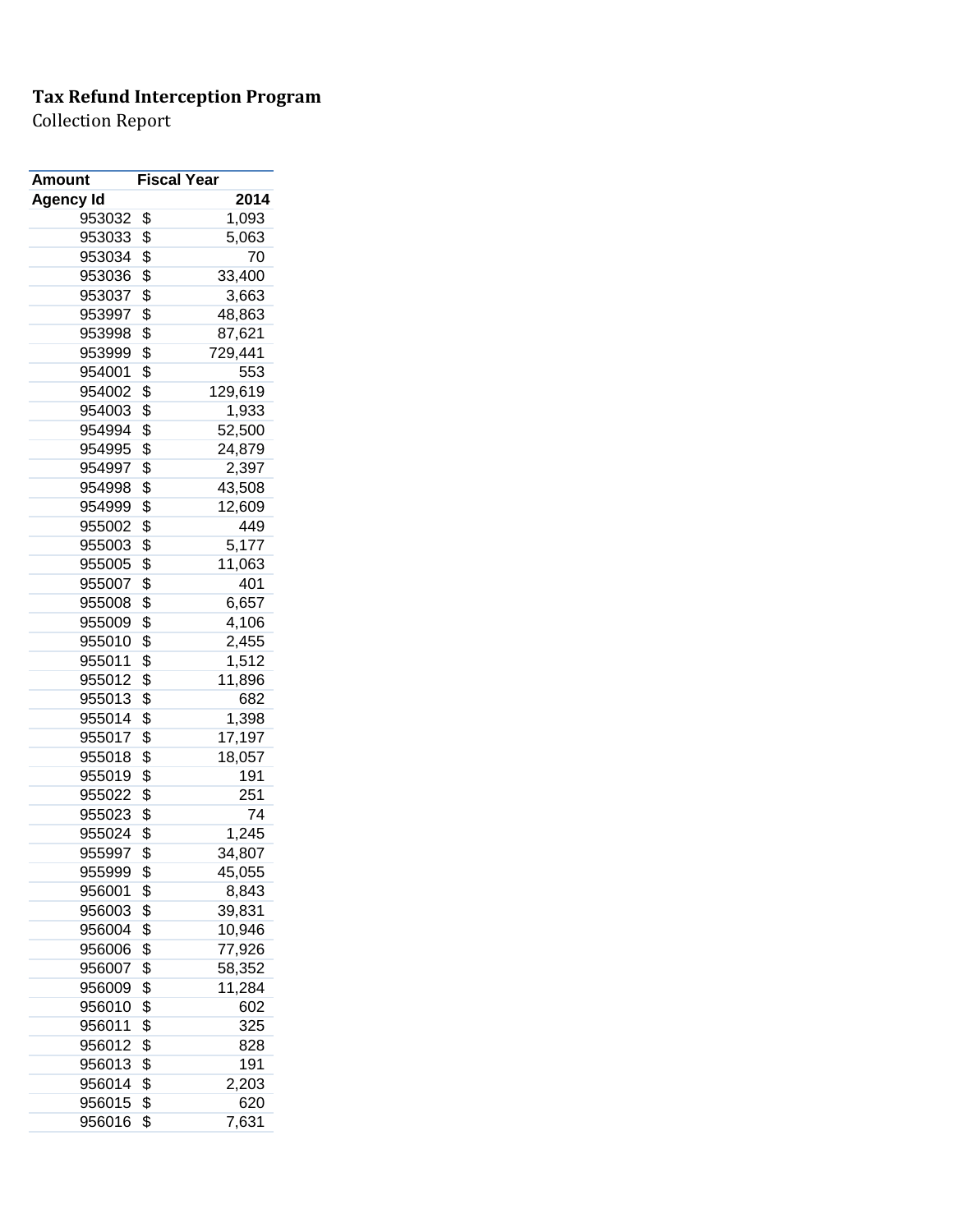| <b>Amount</b> | <b>Fiscal Year</b> |
|---------------|--------------------|
| Agency Id     | 2014               |
| 956017        | \$<br>8,131        |
| 956988        | \$<br>677          |
| 956989        | \$<br>517          |
| 956991        | \$<br>1,754        |
| 956992        | \$<br>22,128       |
| 956993        | \$<br>46,556       |
| 956995        | \$<br>25,415       |
| 956996        | \$<br>33,948       |
| 956997        | \$<br>18,507       |
| 956998        | \$<br>418,704      |
| 956999        | \$<br>18,133       |
| 957995        | \$<br>220          |
| 957996        | \$<br>22,676       |
| 957997        | \$<br>11,541       |
| 957998        | \$<br>3,539        |
| 957999        | \$<br>43,036       |
| 958001        | \$<br>24,033       |
| 958002        | \$<br>635          |
| 958004        | \$<br>2,012        |
| 958005        | \$<br>16,799       |
| 958006        | \$<br>14,064       |
| 958007        | \$<br>8,919        |
| 958010        | \$<br>2,633        |
| 958011        | \$<br>4,331        |
| 958012        | \$<br>14,301       |
| 958991        | \$<br>9,480        |
| 958992        | \$<br>6,892        |
| 958993        | \$<br>11,613       |
| 958994        | \$<br>4,886        |
| 958997        | \$<br>1,175        |
| 958999        | \$<br>109,972      |
| 959001        | \$<br>5,024        |
| 959003        | \$<br>10,108       |
| 959004        | \$<br>1,257        |
| 959005        | \$<br>1,838        |
| 959007        | \$<br>69,837       |
| 959009        | \$<br>54,104       |
| 959010        | \$<br>315          |
| 959012        | \$<br>25,538       |
| 959014        | \$<br>120          |
| 959993        | \$<br>825          |
| 959994        | \$<br>6,918        |
| 959995        | \$<br>4,213        |
| 959997        | \$<br>2,796        |
| 959998        | \$<br>229,698      |
| 959999        | \$<br>18,108       |
| 960001        | \$<br>691          |
| 960002        | \$<br>2,437        |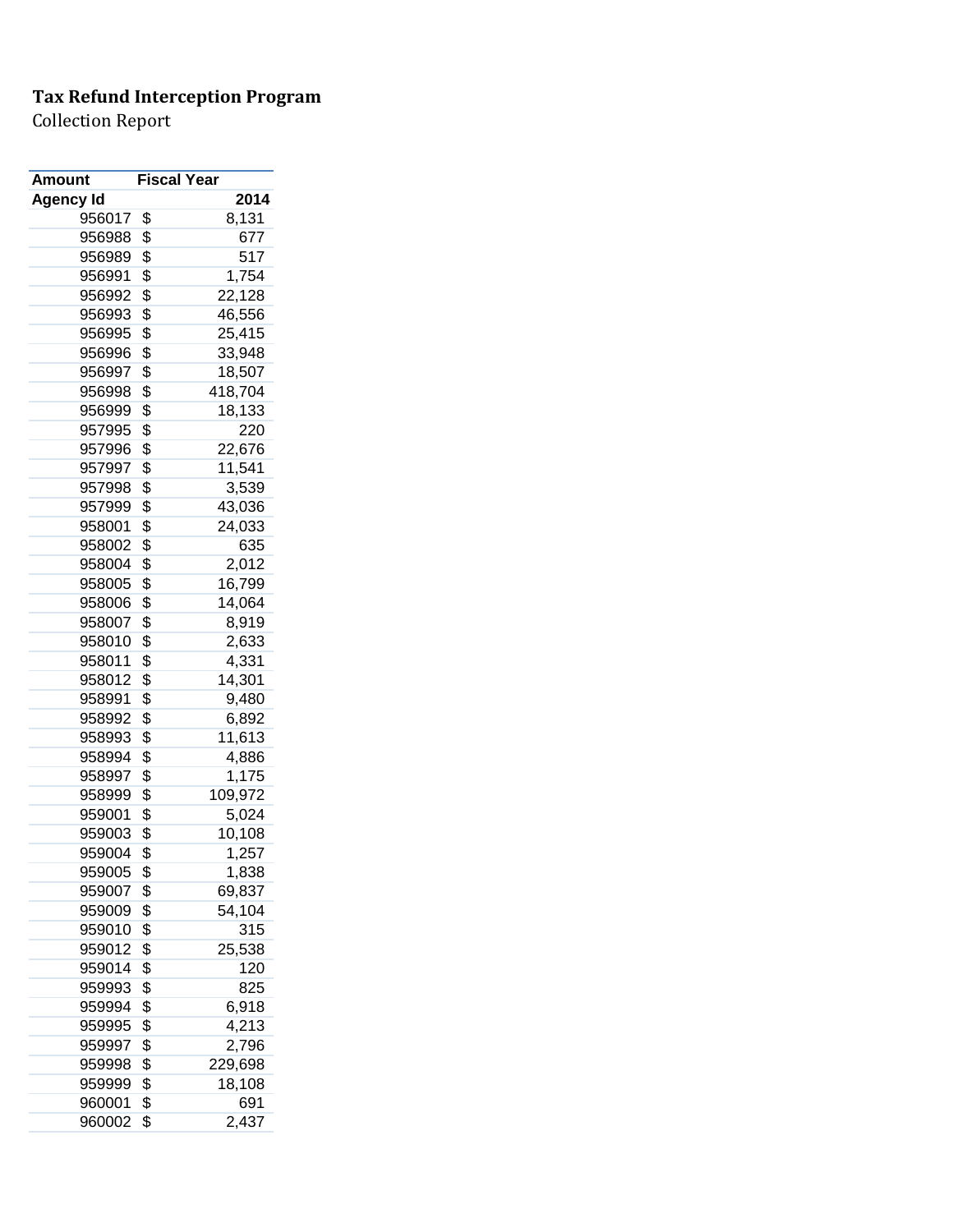| Amount           | <b>Fiscal Year</b> |        |
|------------------|--------------------|--------|
| <b>Agency Id</b> |                    | 2014   |
| 960005           | \$                 | 626    |
| 960997           | \$                 | 1,469  |
| 960998           | \$                 | 10,232 |
| 960999           | \$                 | 13,001 |
| 961001           | \$                 | 203    |
| 961003           | \$                 | 8,777  |
| 961004           | \$                 | 486    |
| 961006           | \$                 | 1,055  |
| 961995           | \$                 | 442    |
| 961996           | \$                 | 7,494  |
| 961998           | \$                 | 2,212  |
| 961999           | \$                 | 33,060 |
| 962001           | \$                 | 1,344  |
| 962007           | \$                 | 9,858  |
| 962008           | \$                 | 154    |
| 962010           | \$                 | 5,790  |
| 962997           | \$                 | 1,426  |
| 962998           | \$                 | 2,505  |
| 962999           | \$                 | 5,031  |
| 963001           | \$                 | 153    |
| 963002           | \$                 | 1,994  |
| 963004           | \$                 | 123    |
| 963005           | \$                 | 2,775  |
| 963998           | \$                 | 2,958  |
| 963999           | \$                 | 6,250  |
| 964002           | \$                 | 901    |
| 964003           | \$                 | 174    |
| 964004           | \$                 | 26,515 |
| 964005           | \$                 | 12,986 |
| 964008           | \$                 | 4,482  |
| 964010           | \$                 | 69,240 |
| 964012           | \$                 | 21,648 |
| 964013           | \$                 | 1,352  |
| 964016           | \$                 | 5,840  |
| 964017           | \$                 | 989    |
| 964018           | \$                 | 3,232  |
| 964019           | \$                 | 373    |
| 964021           | \$                 | 735    |
| 964022           | \$                 | 114    |
| 964023           | \$                 | 604    |
| 964024           | \$                 | 185    |
| 964025           | \$                 | 5,662  |
| 964026           | \$                 | 1,437  |
| 964027           | \$                 | 23,193 |
| 964028           | \$                 | 367    |
| 964993           | \$                 | 4,581  |
| 964994           | \$                 | 15,362 |
| 964996           | \$                 | 6,476  |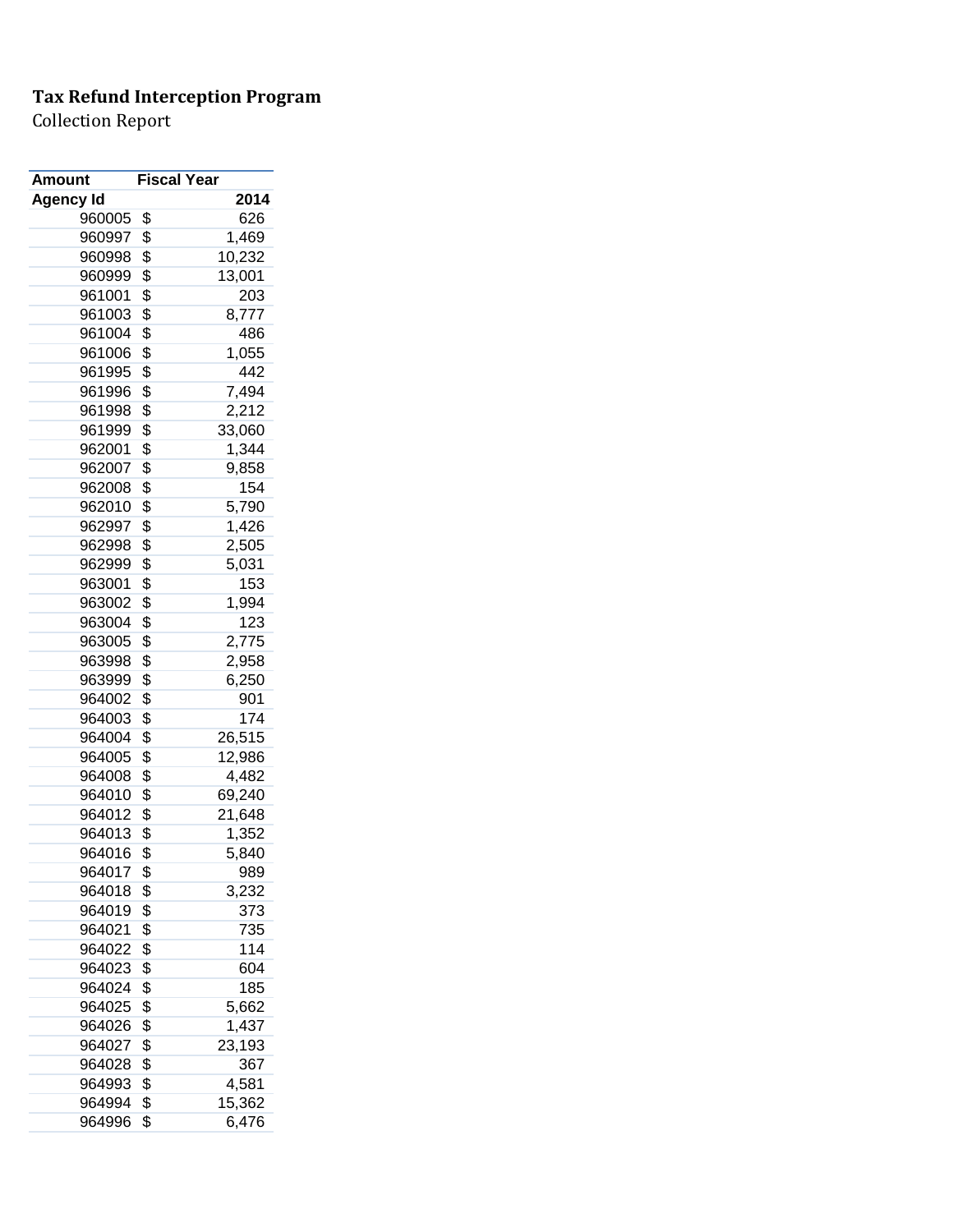| Amount           | <b>Fiscal Year</b> |         |
|------------------|--------------------|---------|
| <b>Agency Id</b> |                    | 2014    |
| 964997           | \$                 | 8,750   |
| 964998           | \$                 | 60,024  |
| 964999           | \$                 | 303,002 |
| 965001           | \$                 | 29,527  |
| 965002           | \$                 | 3,683   |
| 965994           | \$                 | 33,344  |
| 965996           | \$                 | 2,263   |
| 965997           | \$                 | 5,026   |
| 965998           | \$                 | 74,820  |
| 965999           | \$                 | 2,790   |
| 966002           | \$                 | 65,045  |
| 966003           | \$                 | 265,766 |
| 966004           | \$                 | 6,291   |
| 966008           | \$                 | 587     |
| 966009           | \$                 | 3,460   |
| 966010           | \$                 | 34      |
| 966013           | \$                 | 75      |
| 966016           | \$                 | 4,318   |
| 966994           | \$                 | 630     |
| 966996           | \$                 | 6,265   |
| 966997           | \$                 | 11,996  |
| 966998           | \$                 | 4,922   |
| 966999           | \$                 | 366,153 |
| 967001           | \$                 | 28,153  |
| 967004           | \$                 | 78,314  |
| 967005           | \$                 | 1,875   |
| 967006           | \$                 | 104,805 |
| 967007           | \$                 | 1,947   |
| 967008           | \$                 | 489     |
| 967010           | \$                 | 34,867  |
| 967011           | \$                 | 45,338  |
| 967013           | \$                 | 35      |
| 967015           | \$                 | 68      |
| 967017           | \$                 | 2,453   |
| 967020           | \$                 | 38,731  |
| 967022           | \$                 | 34,921  |
| 967024           | \$                 | 68,290  |
| 967025           | \$                 | 7,146   |
| 967027           | \$                 | 9,303   |
| 967028           | \$                 | 728     |
| 967029           | \$                 | 52,079  |
| 967030           | \$                 | 14,480  |
| 967031           | \$                 | 8,484   |
| 967033           | \$                 | 5,027   |
| 967034           | \$                 | 265     |
| 967039           | \$                 | 18,229  |
| 967040           | \$                 | 10,840  |
| 967043           | \$                 | 1,904   |
|                  |                    |         |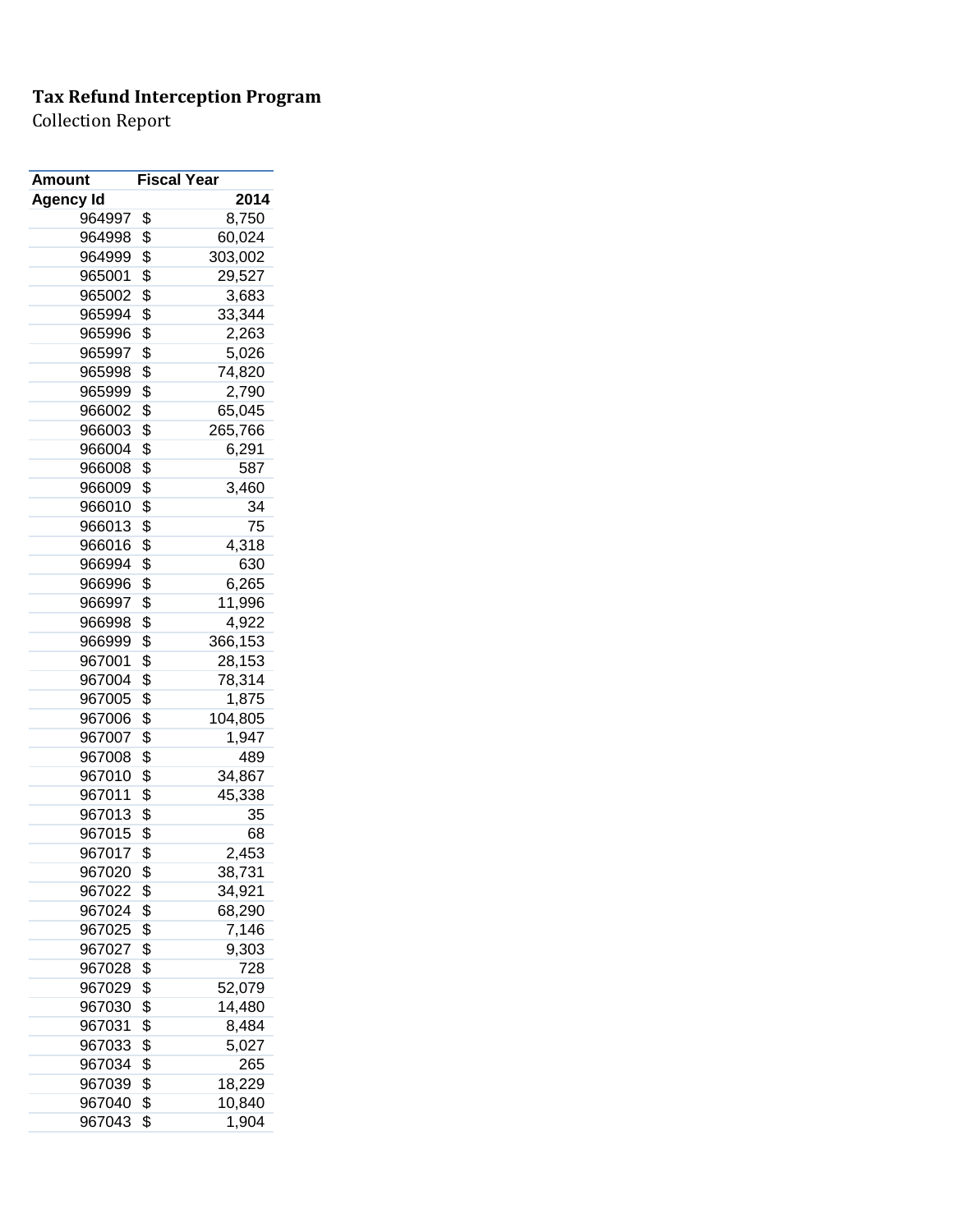| Amount           | <b>Fiscal Year</b> |           |
|------------------|--------------------|-----------|
| <b>Agency Id</b> |                    | 2014      |
| 967044           | \$                 | 4,710     |
| 967045           | \$                 | 18,317    |
| 967046           | \$                 | 3,088     |
| 967049           | \$                 | 170       |
| 967998           | \$                 | 2,096     |
| 967999           | \$                 | 1,545,616 |
| 968002           | \$                 | 3,417     |
| 968003           | \$                 | 12,200    |
| 968004           | \$                 | 14,182    |
| 968005           | \$                 | 16,064    |
| 968006           | \$                 | 4,150     |
| 968007           | \$                 | 1,148     |
| 968008           | \$                 | 2,052     |
| 968995           | \$                 | 17,662    |
| 968996           | \$                 | 44,428    |
| 968998           | \$                 | 2,021     |
| 968999           | \$                 | 179,092   |
| 969002           | \$                 | 10,892    |
| 969003           | \$                 | 3,044     |
| 969005           | \$                 | 613       |
| 969997           | \$                 | 2,722     |
| 969998           | \$                 | 37,005    |
| 969999           | \$                 | 42,422    |
| 970001           | \$                 | 25,776    |
| 970002           | \$                 | 11,585    |
| 970003           | \$                 | 40        |
| 970004           | \$                 | 12,572    |
| 970005           | \$                 | 663       |
| 970007           | \$                 | 7,074     |
| 970008           | \$                 | 945       |
| 970009           | \$                 | 312       |
| 970010           | \$                 | 60,128    |
| 970012           | \$                 | 35,800    |
| 970013           | \$                 | 2,479     |
| 970997           | \$                 | 306,130   |
| 970998           | \$                 | 800,975   |
| 970999           | \$                 | 125,824   |
| 971001           | \$                 | 37,753    |
| 971004           | \$                 |           |
| 971005           | \$                 | 13,277    |
|                  |                    | 56,341    |
| 971006           | \$                 | 20,509    |
| 971007           | \$                 | 6,393     |
| 971009           | \$                 | 4,381     |
| 971010           | \$                 | 2,959     |
| 971011           | \$                 | 1,190     |
| 971013           | \$                 | 20,095    |
| 971014           | \$                 | 23,410    |
| 971015           | \$                 | 573       |